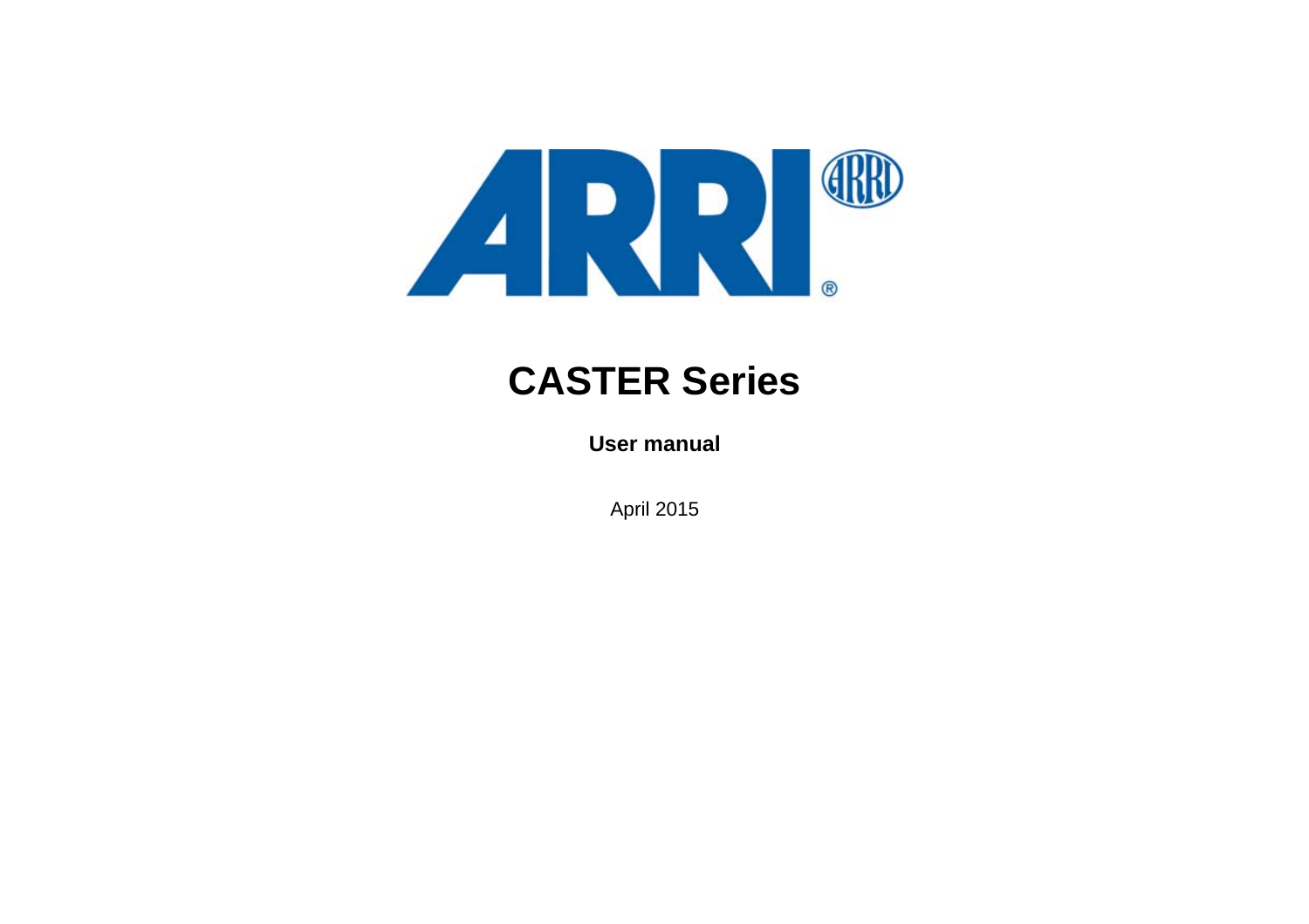© 2014 Arnold & Richter Cine Technik GmbH & Co. Betriebs KG. All rights reserved.

No part of this document may be used for distribution, reproduction, transmission, transcription, storage in a data retrieval system, or translated into any language in any form by any means without the prior written permission of ARRI<sup>®</sup>. If you are downloading files from our web pages for your personal use, make sure to check for updated versions. ARRI<sup>®</sup> cannot take any liability whatsoever for downloaded files, as technical data are subject to change without notice.

L5.0002888

L02583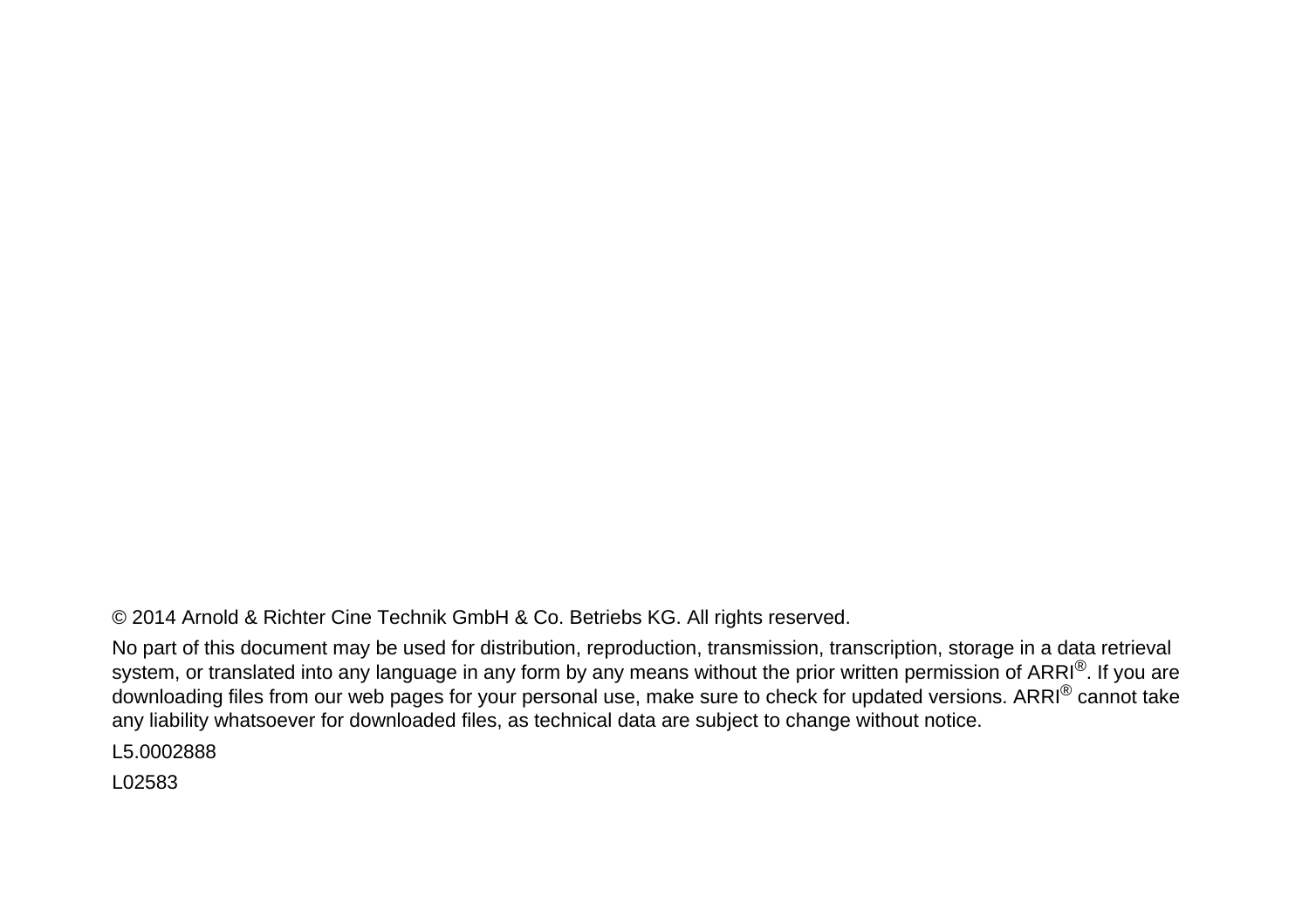

### **LoCaster 2 Plus Kit**

| Quantity | Ident-No.              | <b>Description</b>                                             |
|----------|------------------------|----------------------------------------------------------------|
|          | L1.0001329             | LoCaster 2 Plus LED Panel 35 W,<br>11 - 36 V=, onboard control |
|          | L2.30083.0             | Caster series power supply,<br>XLR 4 pin, 24 V= / 60 W         |
|          | L2.30081.0             | <b>PowerDMX extension cable</b><br>XLR 4 pin, 3 m              |
|          | L2.30089.0             | Caster stirrup with battery pack<br>attachment                 |
| 1        | L2.30099.0             | <b>Case LoCaster</b>                                           |
| 1        | L5.30035.0             | Caster plus series user manual                                 |
| 1        | L2.30061.0             | 2-leaf barndoor                                                |
|          | L <sub>2.30059.0</sub> | <b>Filter frame</b>                                            |

\* Barndoor and filter frame only shipped with kit P/N L0.0002337

### **BroadCaster 2 Plus LED Panel 35 W**



### **LoCaster 2 Plus LED Panel 35 W**

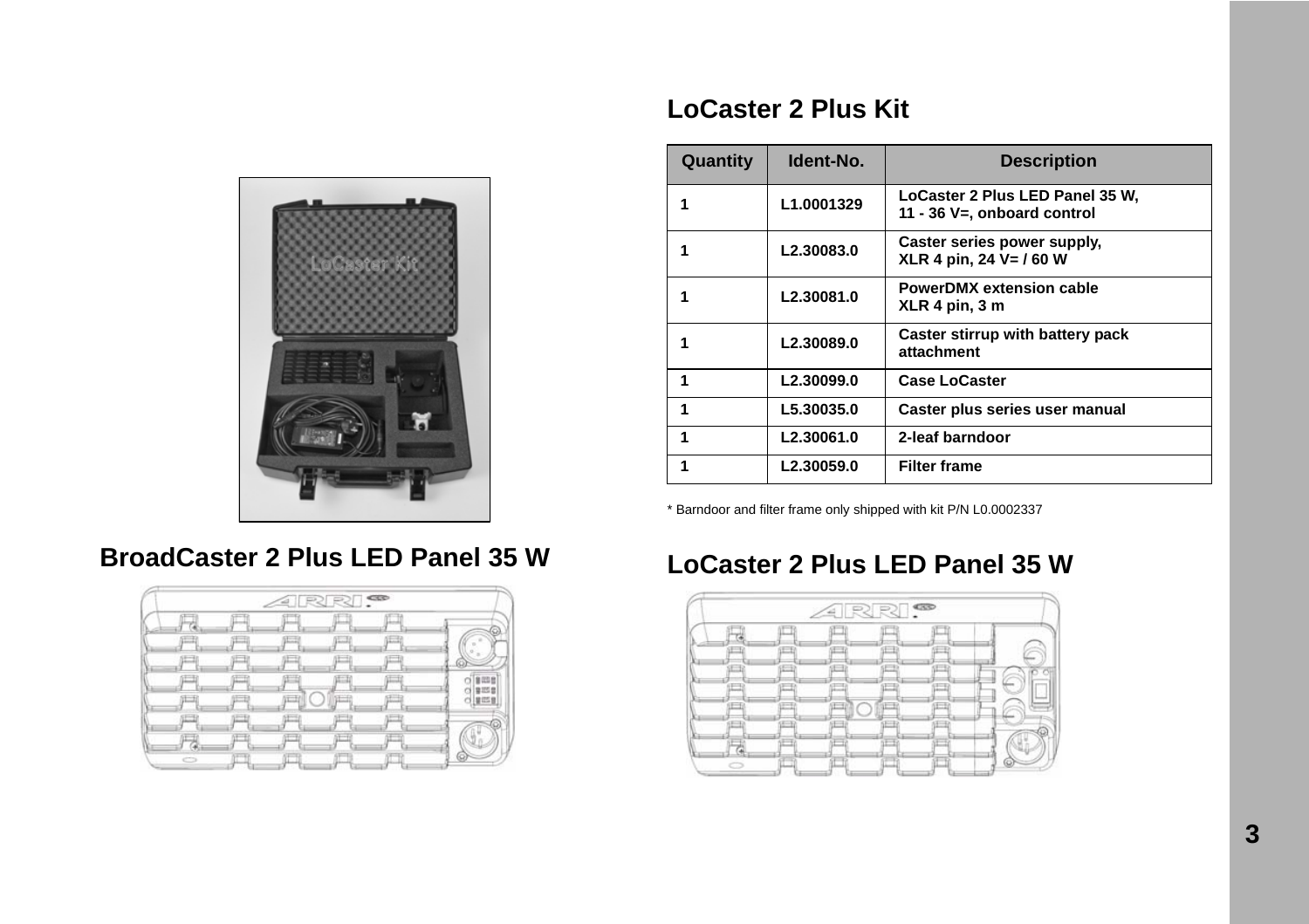# **Content**

| BroadCaster 2 Plus in the continuum of the control of the control of the control of the control of the control o |  |
|------------------------------------------------------------------------------------------------------------------|--|
|                                                                                                                  |  |
|                                                                                                                  |  |
|                                                                                                                  |  |
|                                                                                                                  |  |
|                                                                                                                  |  |
|                                                                                                                  |  |
|                                                                                                                  |  |
|                                                                                                                  |  |
|                                                                                                                  |  |
|                                                                                                                  |  |
|                                                                                                                  |  |
|                                                                                                                  |  |
|                                                                                                                  |  |
|                                                                                                                  |  |
|                                                                                                                  |  |
|                                                                                                                  |  |
|                                                                                                                  |  |
|                                                                                                                  |  |
|                                                                                                                  |  |
|                                                                                                                  |  |
|                                                                                                                  |  |
|                                                                                                                  |  |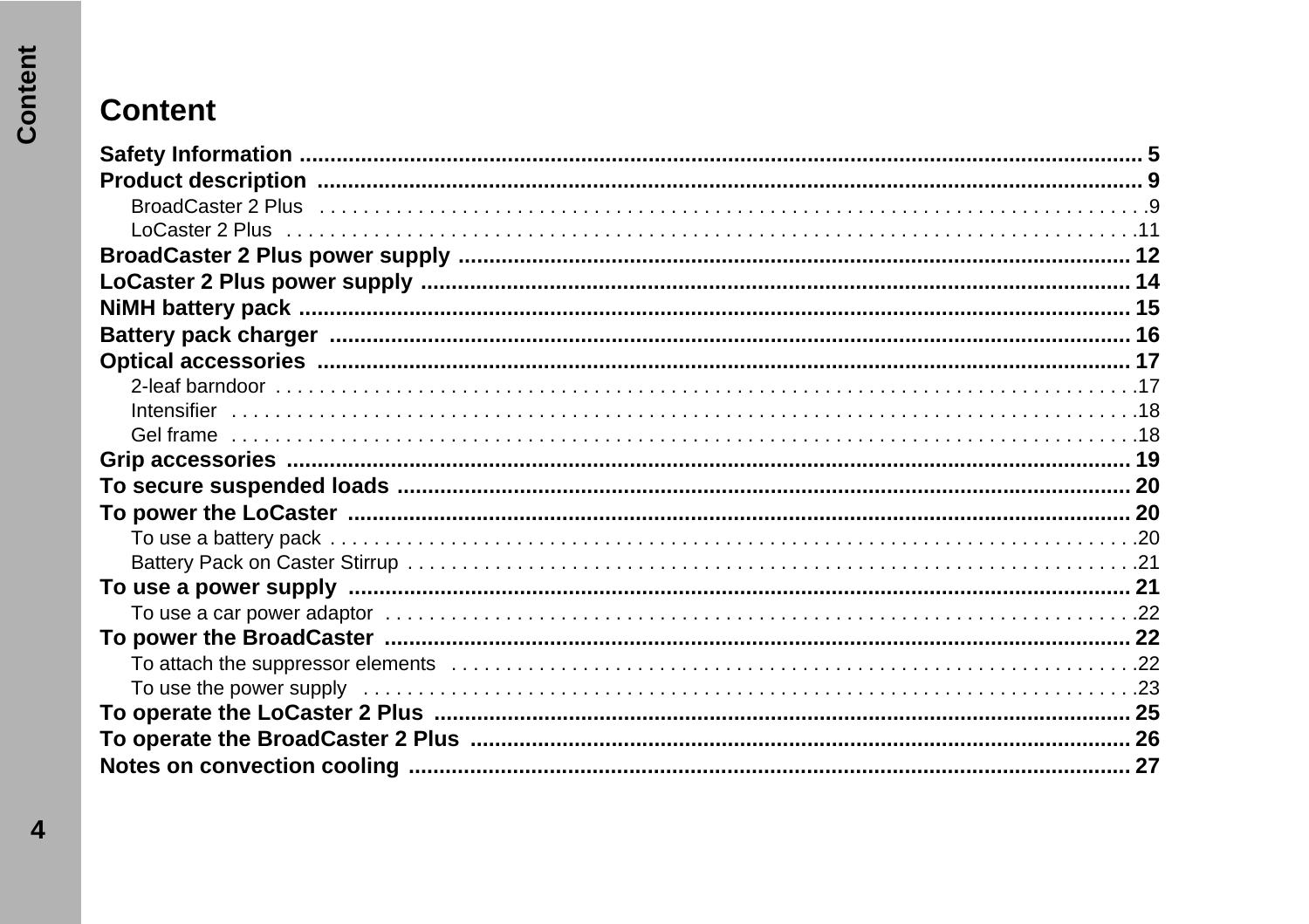### <span id="page-4-0"></span>**Safety Information**



*Always follow these instructions to protect against injury to yourself and damage to the product or other objects.*

### **Explanations of Warning Signs and Indications**



*Possible risk of injury or damage to equipment.*

*Risk of fire or electric shock. Possible risk of injury or damage to equipment.*



*Caution! Hot surface. Possible high surface temperature. Risk of injury through burns.*

Note: Indicates further information.

### **General Notes**

- This document contains important instructions and notes to handle the product safe.
- Always follow all safety information for your own protection.
- Please follow the user manual of accessories and third party accessories for the Caster series such as battery packs and battery chargers. They contain important safety and security information.
- Retain this user manual for further reference and possible new owners of this product.
- ARRI<sup>®</sup> Caster series products are intended for professional use and may only be operated by qualified persons. They are not for household use.
- Help protecting the environment by disposing the package material at your local recycling center.
- All components comply to the guidelines listed below:

Low voltage directive 2006/95/EG EMC directive 2004/108/EG RoHS directive 2002/95/EG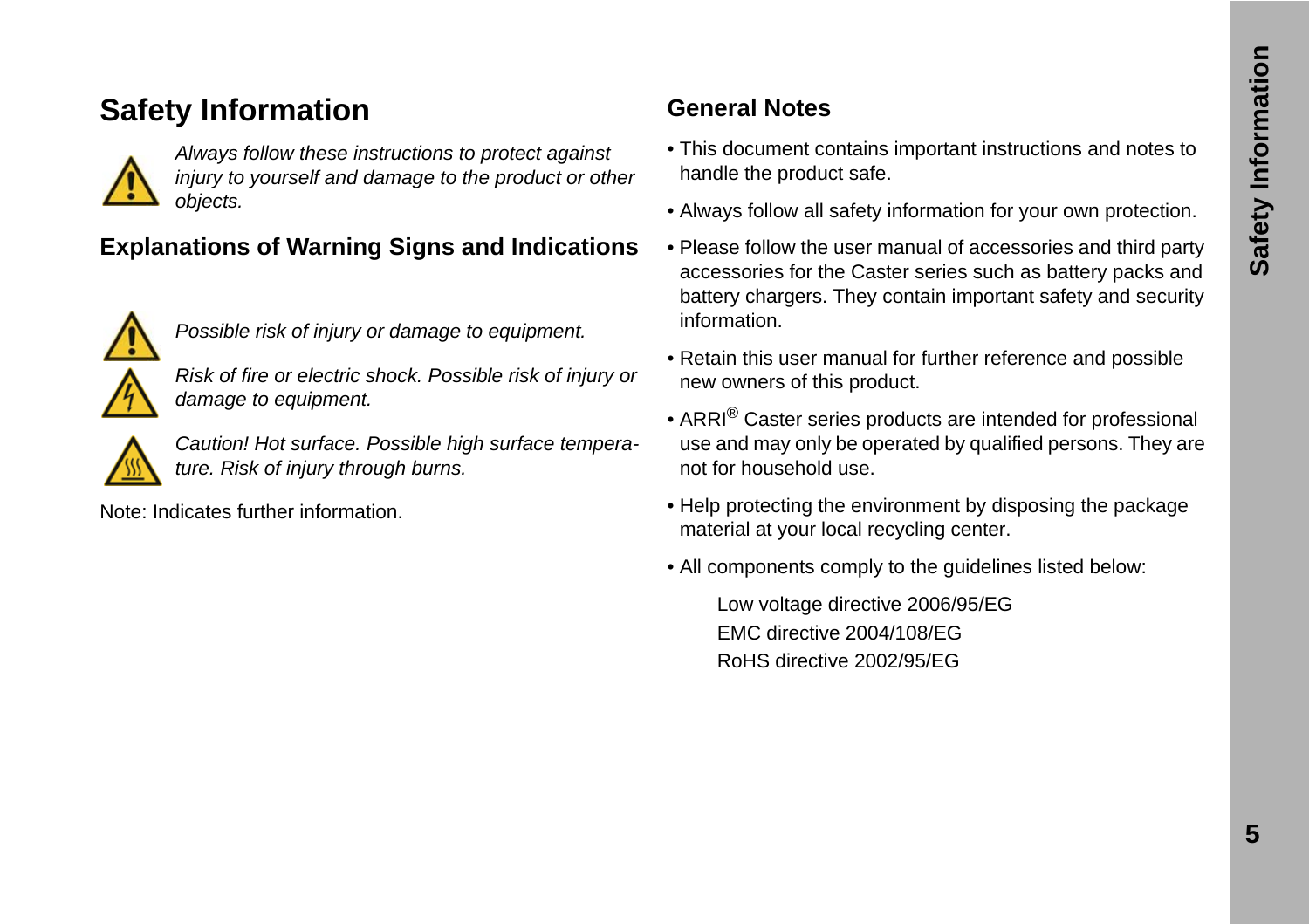### **General Safety Information**



*Read and understand all safety information and operation instructions before you operate or install the product.*



*Use only genuine spare parts or accessories that have been recommended or approved by ARRI. Other accessories or spare parts may cause hazards, damage the product or invalidate the warranty.*



*Check all cables and devices for visible damage before you work with the system. Defective electric or electronic devices must not be used. Take special care of the following components:*

| <b>Component</b> | Possible damage            |
|------------------|----------------------------|
| Housing, lens    | Cracks, cuts, deformation  |
| Cables           | Cuts, deformation, burns   |
| Connectors       | Cracks, deformation, burns |
| Cable connectors | Damaged                    |
| Inner threads    | Overwound                  |



*In the event of visible damage to the product or accessory, the product or accessory must no longer be used. Replace or repair the respective part. In case of repairs, please contact an authorized ARRI service center.*



*Never attempt to repair any part of the product on your own. Maintenance and repair work is only to be carried out by authorized ARRI service centers.*



*Do not operate the product if the ambient temperature exceeds 45° C. Do not expose the product to rain or moisture.*



*Do not bypass any safety feature of the product.*



*Do not open the product. There are no user serviceable parts inside. The housing is sealed with an adhesive seal that will break immediately when trying to open the housing. Doing so will invalidate the guarantee, where applicable.*

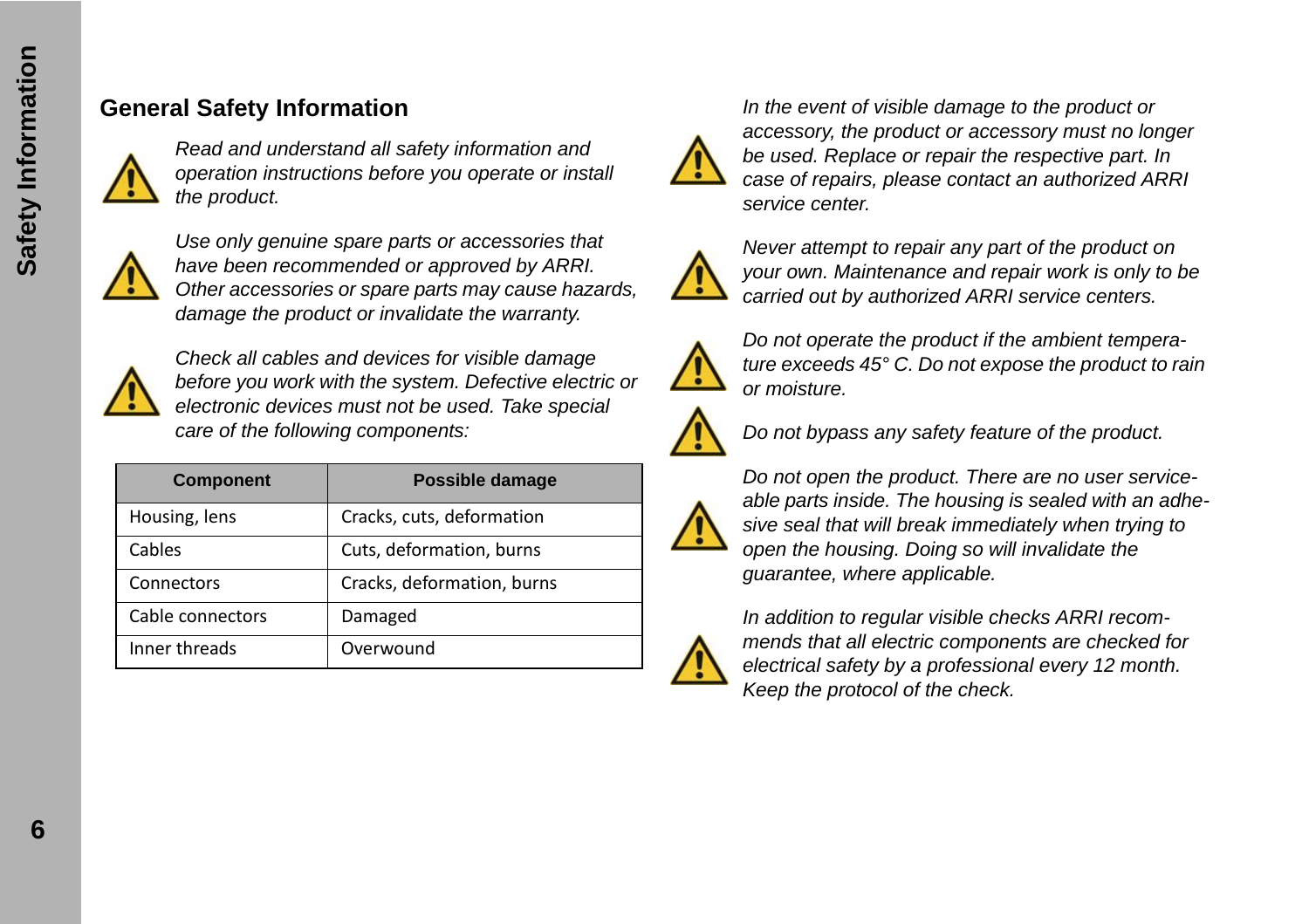### **Specific Safety Information**



*Intensive use can cause the surface and the heat sink to become hot. Let the product cool down complete before you handle it.*



*Never cover air vents and the heat sink during operation.* 



*Never point a light beam from another product into the light source. Do not place the product on heat sources. Intense heat causes automatic power off during operation.*



*Devices and accessories must be secured against fall when mounted above floor level. Always observe common and local safety regulations.*



*Never use the cables for transportation. Never hang the product on its cables. Do not hang a battery pack on its connection cable to the product.*



*CAUTION: High voltage! Always disconnect the product complete from mains voltage before you connect or disconnect a cable or replace the fuse of the product.*



*CAUTION! High voltage! Never try to open the power supply. Replace defective power cables. Do not use the product with defective power cables.*



*Only use the ARRI Caster power supply products described in this manual. Never use other power supply products as this products can be damaged or damage the connected products.*



*Never bypass any fuse.*



*Always keep cables away from the product during operation.*



*Disconnect all cables prior to transport.*



*CAUTION! High intensity light beam! Never look direct into the light beam!*

Not to observe these safety information or to ignore common sense may cause serious injury or even death. Damage to the product or other devices is possible.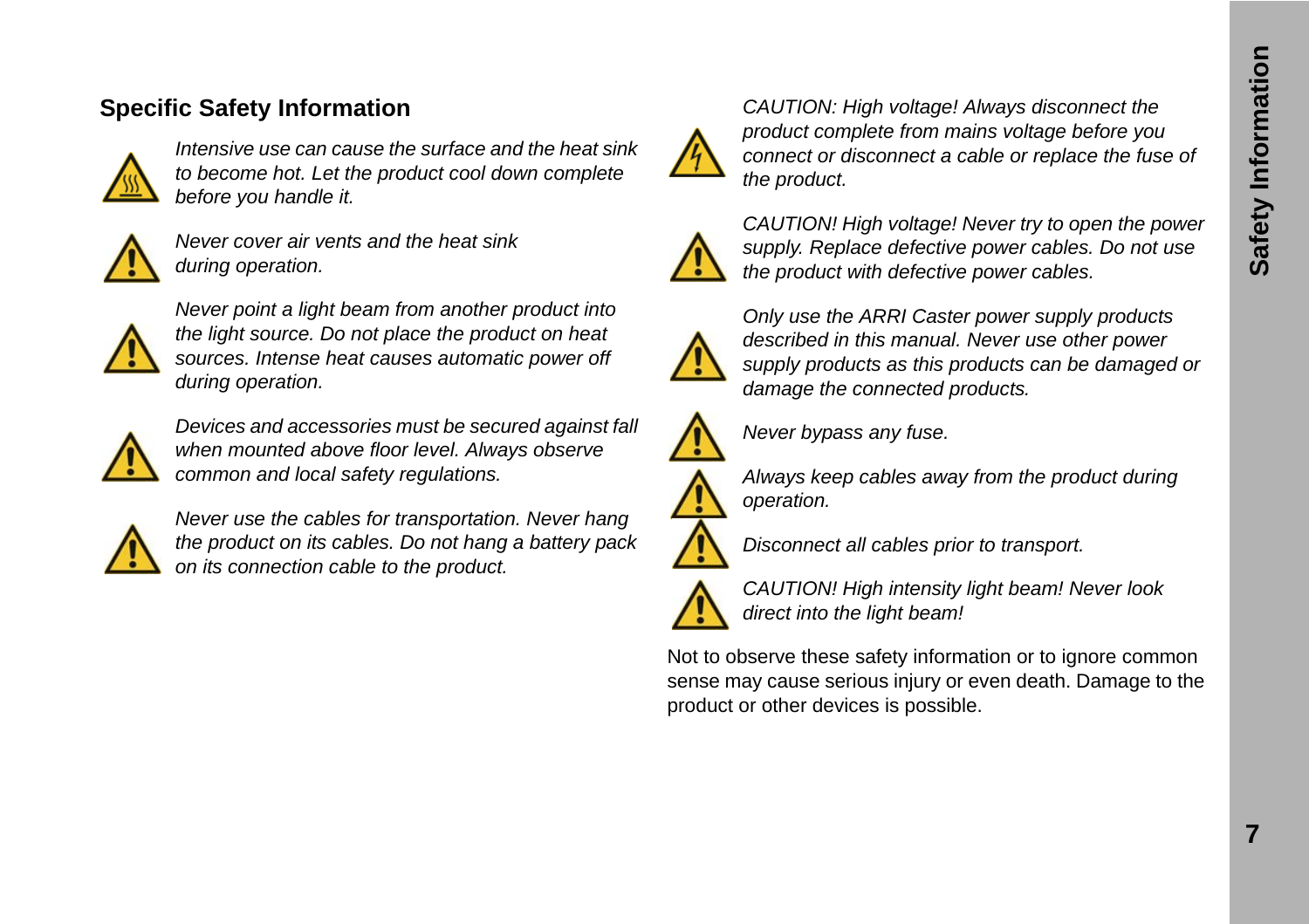### **Maintenance information**

- Do not clean the surface of the product with solvents or strong detergents.
- Clean the product with a soft cloth wetted with a mild detergent. Do not rub the surface: lift stuck particles off with a soft repeated press.
- Clean soiled electric contacts with cotton swabs wetted with isopropyle alcohol.
- Keep electric contacts clean and replace corroded parts.

### **Intended use**

This product is intended to illuminate persons and objects in a dry environment.

Always follow the safety information.

Any usage other than described above is not permitted and can damage the product and lead to associated risks such as shortcircuit, fire, electric shock, etc. You are not allowed to modify the product.

This product fulfils European and national requirements.

### **Legal disclaimer**

© 2014 Arnold & Richter Cine Technik & Co. Betriebs KG (ARRI). All rights reserved. Information subject to change without notice. ARRI and all affiliated companies disclaim liability for any injury, damage, direct or indirect loss, consequential or economic loss or any other loss occasioned by the use of, inability to use or reliance on the information contained in this document. The ARRI logo, the ARRI name and all other trademarks in this document pertaining to services or products by ARRI or its affiliates and subsidiaries are trademarks or licensed by ARRI or its affiliates or subsidiaries.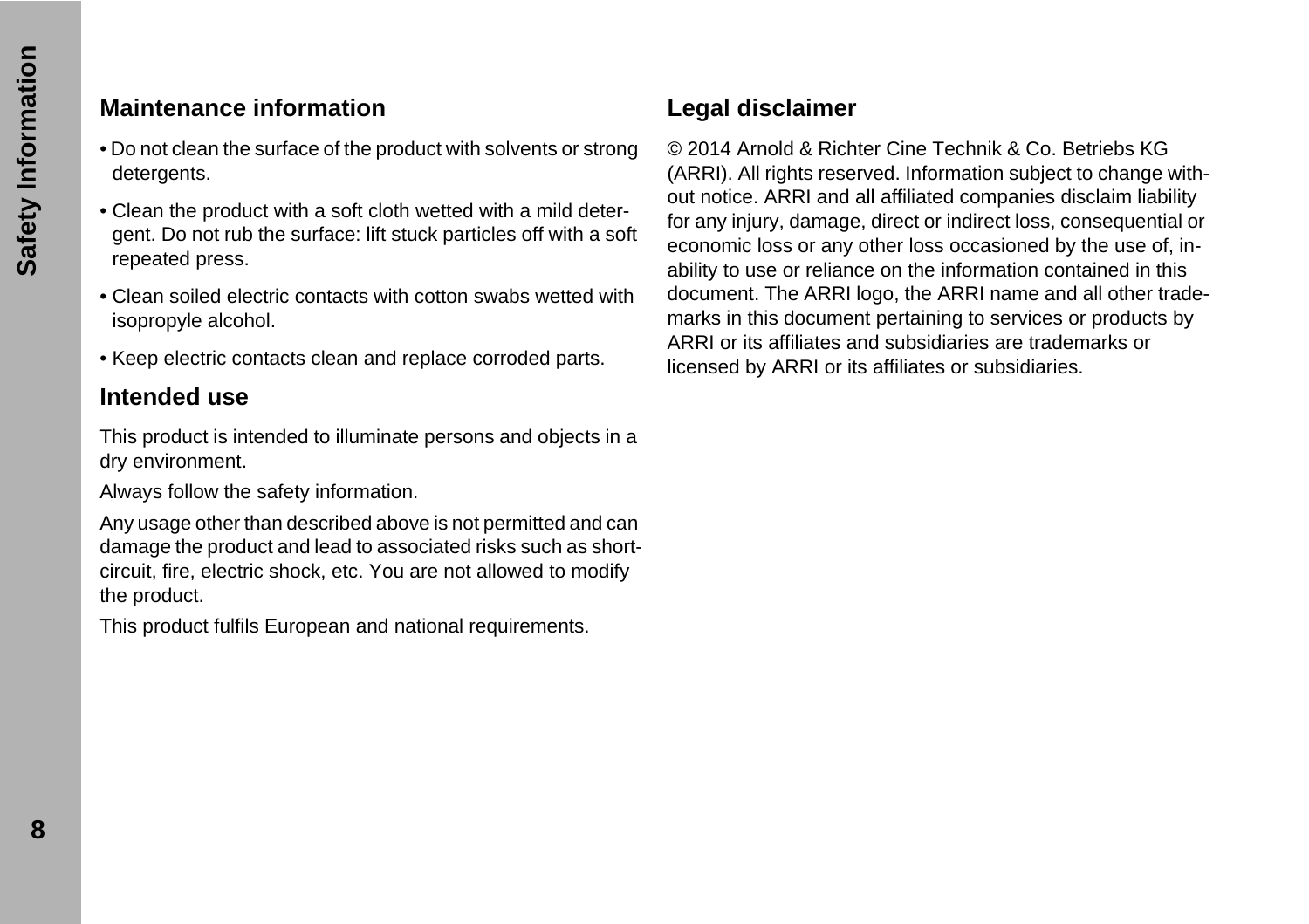### **Product description**

The ARRI Caster series utilizes a special optical system and LED arrangement to provide efficient and powerful lighting characteristics in a compact package. Specially designed accessories, such as a 2-leaf barndoor, intensifier, and a range of mounting options expand the Caster Series flexibility.

### **BroadCaster 2 Plus**

The ARRI BroadCaster plus unit is designed for remote control via DMX. Using a DMX control console or software, both intensity, color temperature and ±green attributes can be controlled independently.

| Input voltage                | 11 - 36 $V =$ <sup>*</sup>   |
|------------------------------|------------------------------|
| <b>Luminous intensity</b>    | 1000 cd at $66^\circ$ HPA    |
| Max. power draw              | 35 W                         |
| <b>Operating temperature</b> | $-4^\circ$ F - 95 $^\circ$ F |
| Storage temperature          | -4° C - 140° F               |
| <b>Protection class</b>      | IP 20 <sup>**</sup>          |
| <b>Electrical safety</b>     | III (SELV)                   |
| Dimensions (I x w x h)       | 8.7 x 3.75 x 2.75 in         |
| Weight                       | $0.22$ lb.                   |
| <b>Color temperature</b>     | 2.800 K to 6.500 K           |

### **Specification**



*\* The luminous intensity will be limited to 90% with input voltages lower than 20 V.*

*\*\*IP 20: The product is not protected against ingress of water. Use the product only in dry environments.*

*When mounting the product above peoples heads, secure the product with an additional safety cable using the eyelet. Please respect your local safety regulations.*

*Notes: Use the 3/8" thread to mount accessories to the product (see ["Grip accessories" on page 19\)](#page-18-0).*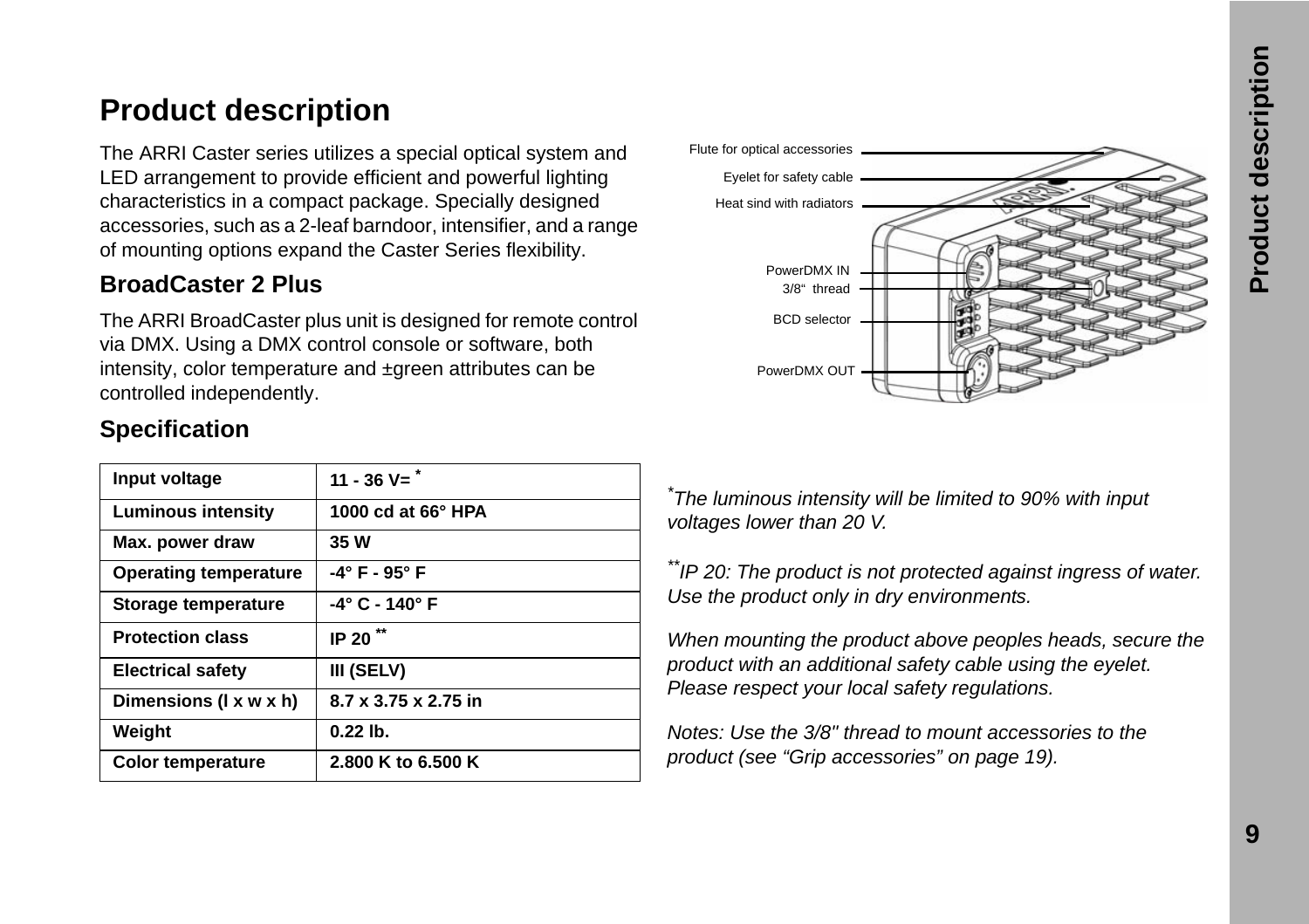### **XLR-4 PowerDMX pin-out**

The pin-out of the 4-pin XLR is:

| Pin | <b>Assignment</b> |
|-----|-------------------|
|     | 0 V               |
| 2   | DMX Data -        |
|     | DMX Data +        |
|     | $11 - 36 V =$     |

### **Auto Power-off function**

The LED panel is equipped with an auto power-off function to protect the LEDs from damage by over temperature or over voltage.

- The LED panel switches off automatically when exceeding a dangerous heat level.
- The red status LED indicates, that the auto power-off function is active.
- Reset the product by disconnecting and re-connecting the power source.

### **Suppressor element**

The BroadCaster 2 Plus is shipped with two suppressor elements. The suppressor elements can be orderd as an accessory (ident number L2.0007041). Please the chapter ["To attach](#page-21-0)  [the suppressor elements" on page 22](#page-21-0) for more information.

### **Status indicators**

| Red         | Over temperature or over voltage. The auto<br>power-off function is active. |
|-------------|-----------------------------------------------------------------------------|
| Green       | The product is switched on. No error condition.                             |
| <b>Blue</b> | The product receives a valid DMX signal.                                    |



*Intensive use causes the heat sink to become very hot. The surface temperatures can reach up to 80° C / 176° F. Use gloves if you touch the LED panel at the heat sink.*



*Do not cover the heatsink or the radiators during use.*



*Avoid exposure of the LED panel to the heat radiation of other products. Do not place it on other heat sources. Intense heating can cause automatic power-off while using the product.*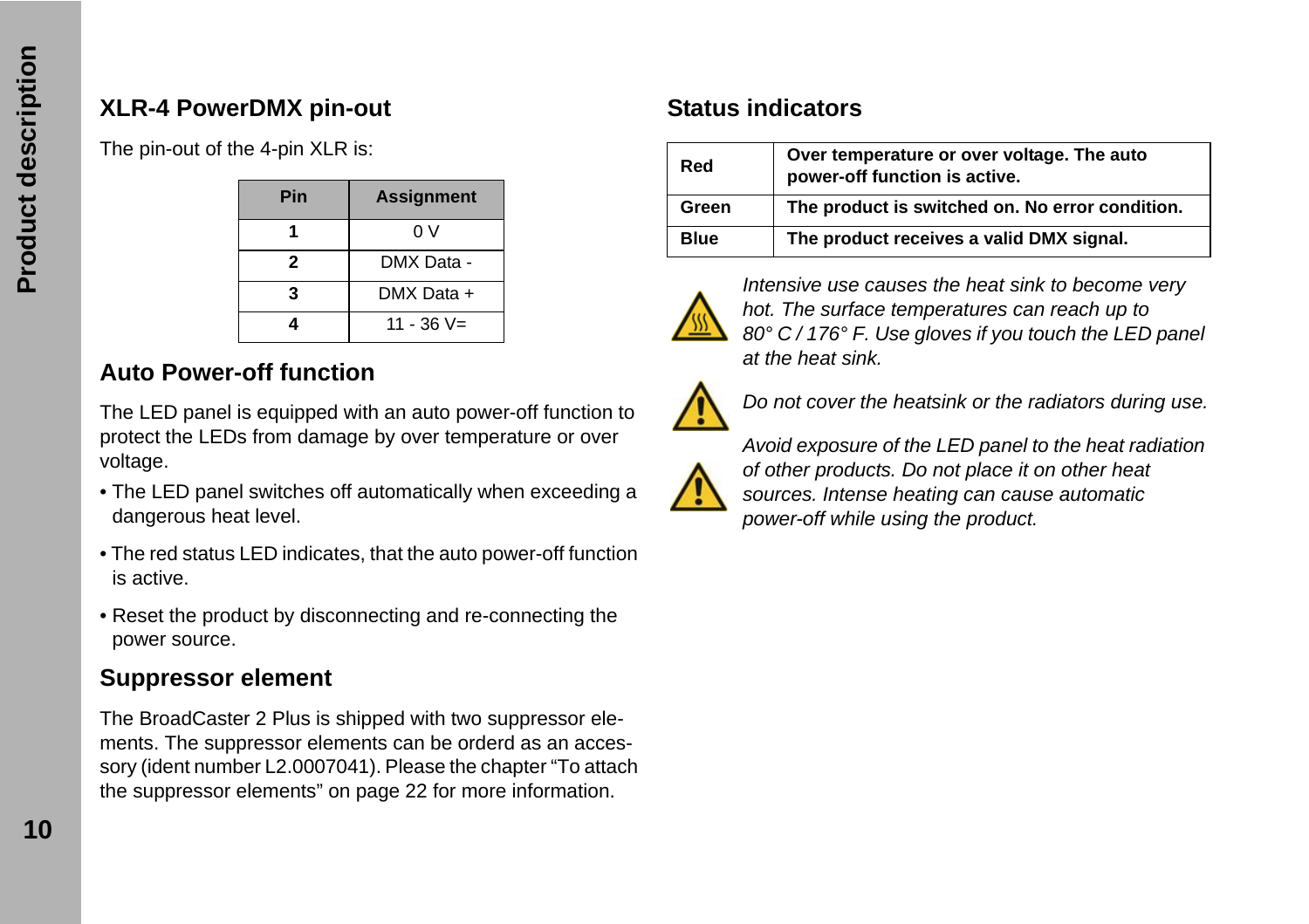### **LoCaster 2 Plus**

The ARRI LoCaster 2 Plus is designed for mobile use in TV broadcast and film location applications. It utilizes modern LED technology. You can control intensity and color temperature independently from each other and directly on the device.

### **Specification**

The technical specification of the LoCaster 2 Plus is equal to the specification of the BroadCaster 2 Plus.

### **Auto Power-off function**

The LoCaster 2 Plus features the same auto power-off function as the BroadCaster 2 Plus.

#### **Status indicators**

| Red   | Over temperature or over voltage. The auto<br>power-off function is active. |
|-------|-----------------------------------------------------------------------------|
| Green | The product is switched on. No error condition.                             |



*Notes: For mounting, a variety of accessories can be attached using the 3/8" thread on the backside of the LED Panel (see ["Grip accessories" on page 19\)](#page-18-0).*

*When mounting the product above peoples heads, secure the product with an additional safety cable using the eyelet. Please respect your local safety regulations.*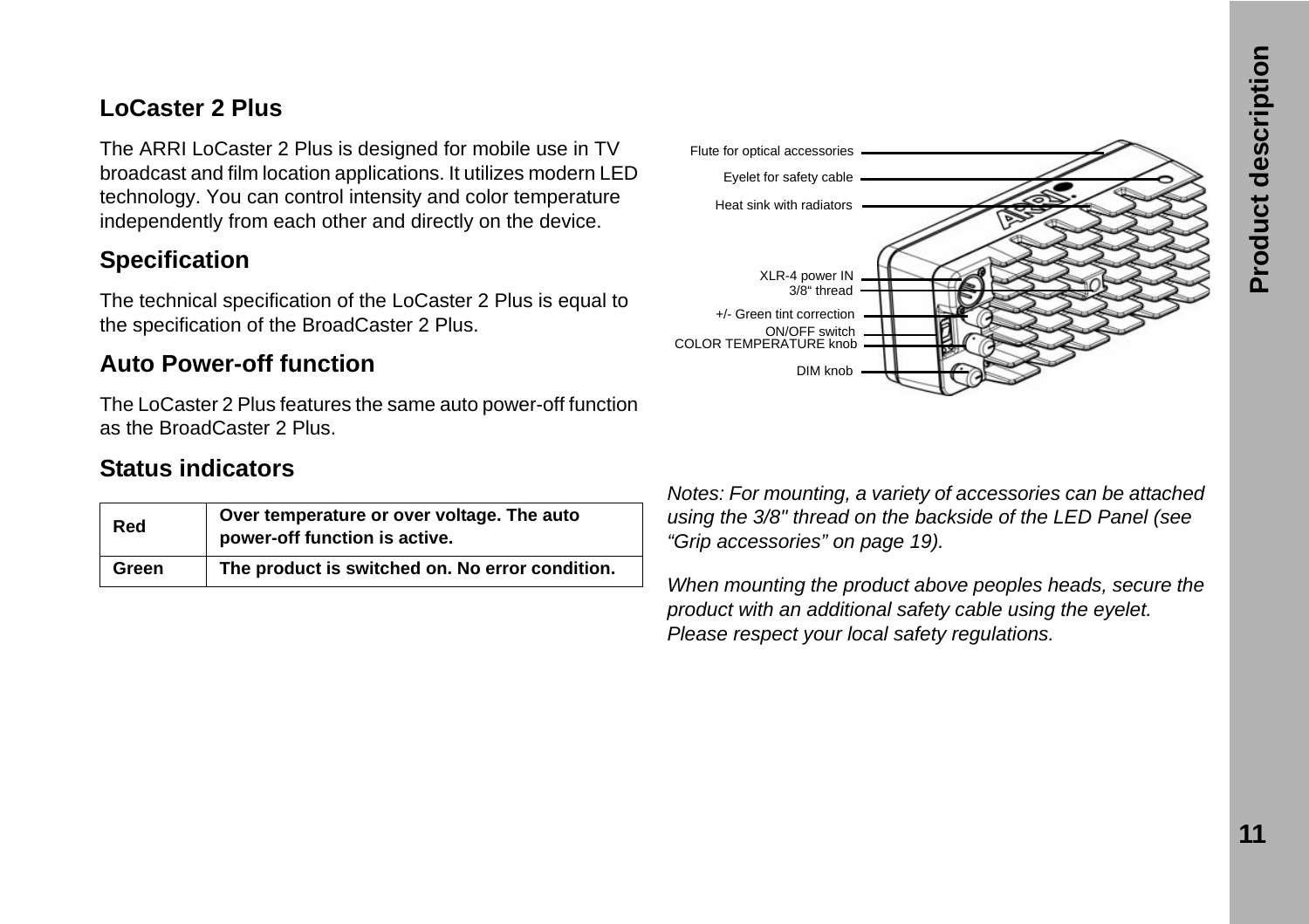## <span id="page-11-0"></span>**BroadCaster 2 Plus power supply**

The BroadCaster 2 Plus power supply features three PowerDMX outputs. Each output can deliver a maximum of 100 W of power. Do not overload the output. Doing so will damge the output. PowerDMX distributes both power and DMX data through a single 4-pin cable, enabling each BroadCaster 2 Plus panel to operate through a single cable connection.

### **Specification**

| Input voltage            | 100 - 240 V~, 50 / 60 Hz |
|--------------------------|--------------------------|
| <b>Output voltage</b>    | 24 $V = 6$ A max         |
| <b>Protection class</b>  | IP 20 $^*$               |
| <b>Electrical safety</b> | III (SELV)               |
| Dimensions (I x w x h)   | 16.1 x 5.5 x 2.76 in     |
| Weight                   | $6.6$ lbs                |

\* IP 20: The product is not protected against ingress of water. The product is not protected against ingless of water.<br>Use the product only in dry environments.



| Pin | <b>Assignment</b> |
|-----|-------------------|
|     | 0 V               |
| 2   | DMX Data -        |
| 3   | DMX Data +        |
|     | $11 - 36 V =$     |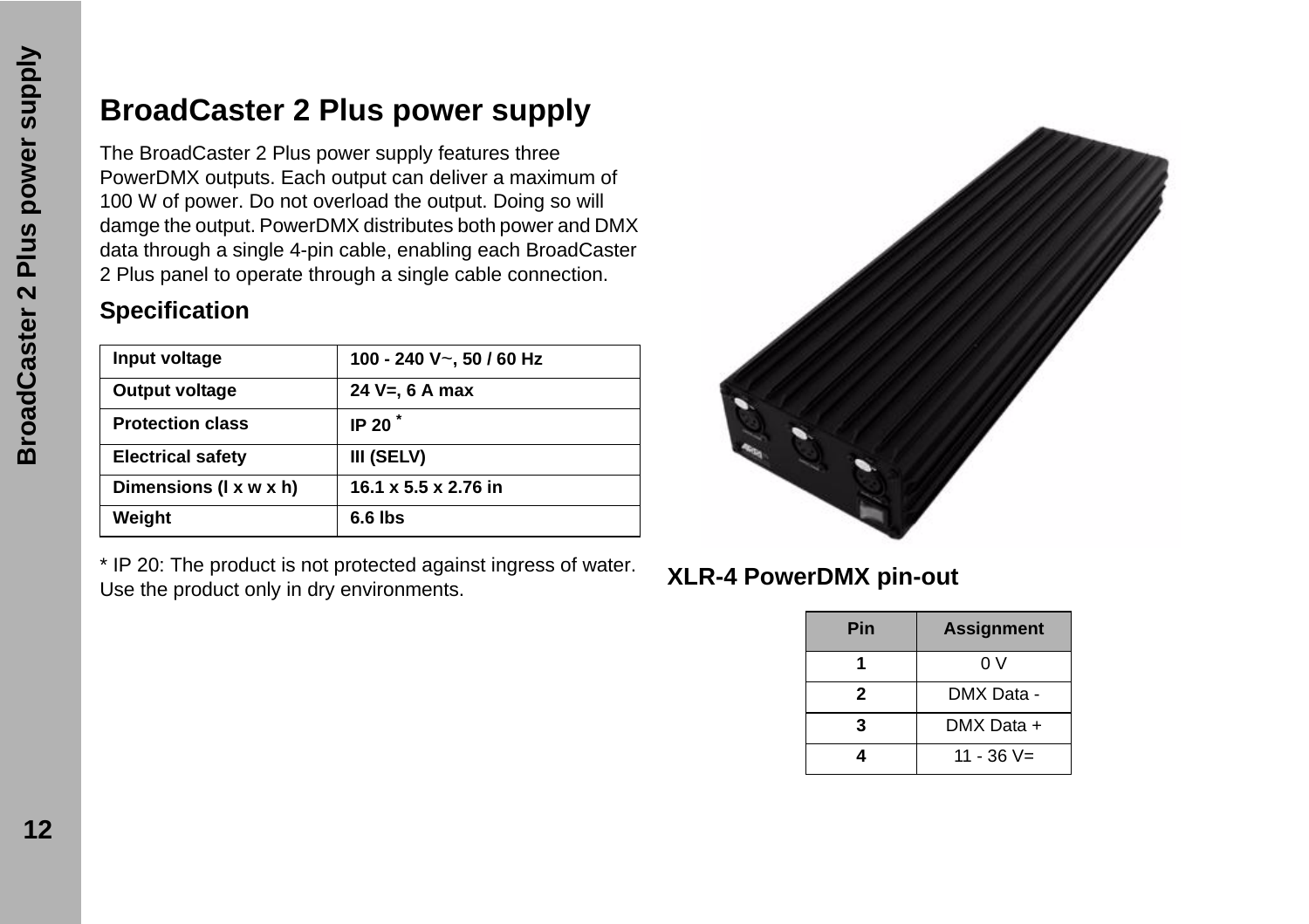*Notes: The power supply is protected by two fuses.*

*Use only fuses of the type 5x20mmT:*

*For input voltages 120 VAC (L2.30084.A): 4 A*

*For input voltages 230 VAC (L2.30084.0): 2 A*

*The design of the mains connector and the mains socket is regionally different. A NEMA adapter cable for North America is included with the power supply unit. Additional adapter cables for other countries can be purchased at local electrical device retailers.*



*This power supply is designed for indoor use only. Do not use it outside.*



*Please refer to the information given in chapter ["Safety Information" on page 5.](#page-4-0)*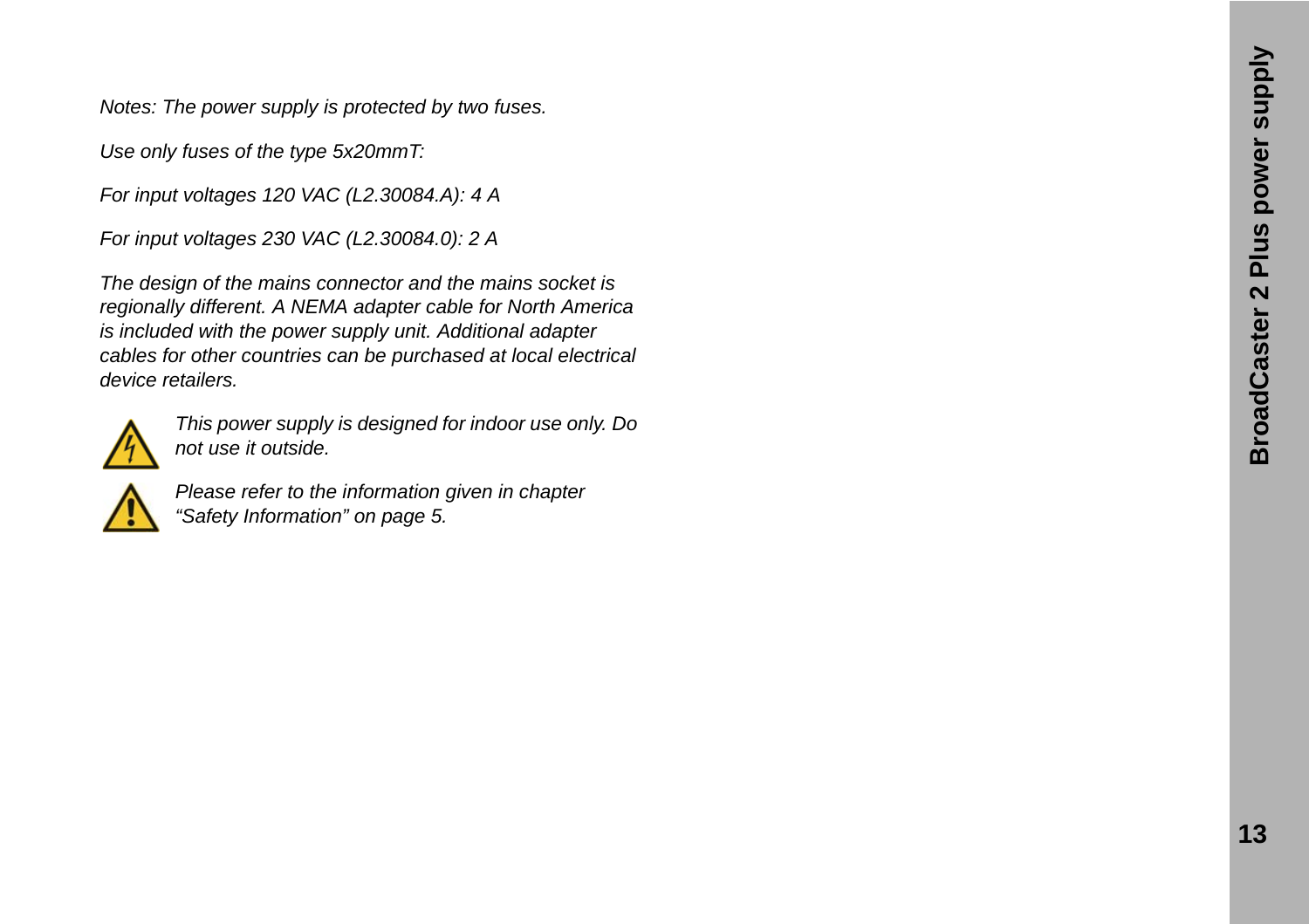### **LoCaster 2 Plus power supply**

The LoCaster 2 Plus power supply 24V= / 60W is designed for mobile use with the LoCaster 2 Plus due to its compact size. The power supply can power a single LoCaster 2 Plus.

### **Specification**

| Input voltage          | 100 - 240 V $\sim$ , 50 / 60 Hz |
|------------------------|---------------------------------|
| Output voltage         | 24 V=, 2,5 A max                |
| Dimensions (I x w x h) | 4.7 x 2.17 x 1.4 in             |
| Weight                 | $0.66$ lbs                      |

| Pin | <b>Assignment</b> |
|-----|-------------------|
|     | 0 V               |
| 2   | n.c.              |
| 3   | n.c.              |
|     | $+24V=$           |



**POWER OUT pin-out** *Notes: The design of the mains connector and the mains socket is regionally different. A NEMA adapter cable for North America is included with the power supply unit. Further adapter cables for other countries can be purchased at local electrical device retailers.*



*This power supply is not designed to charge the LoCaster 2 Plus battery pack. Please use the Caster battery charger (Ident-No. L2.30086.0).*



*Please refer to the information given in chapter ["Safety Information" on page 5.](#page-4-0)*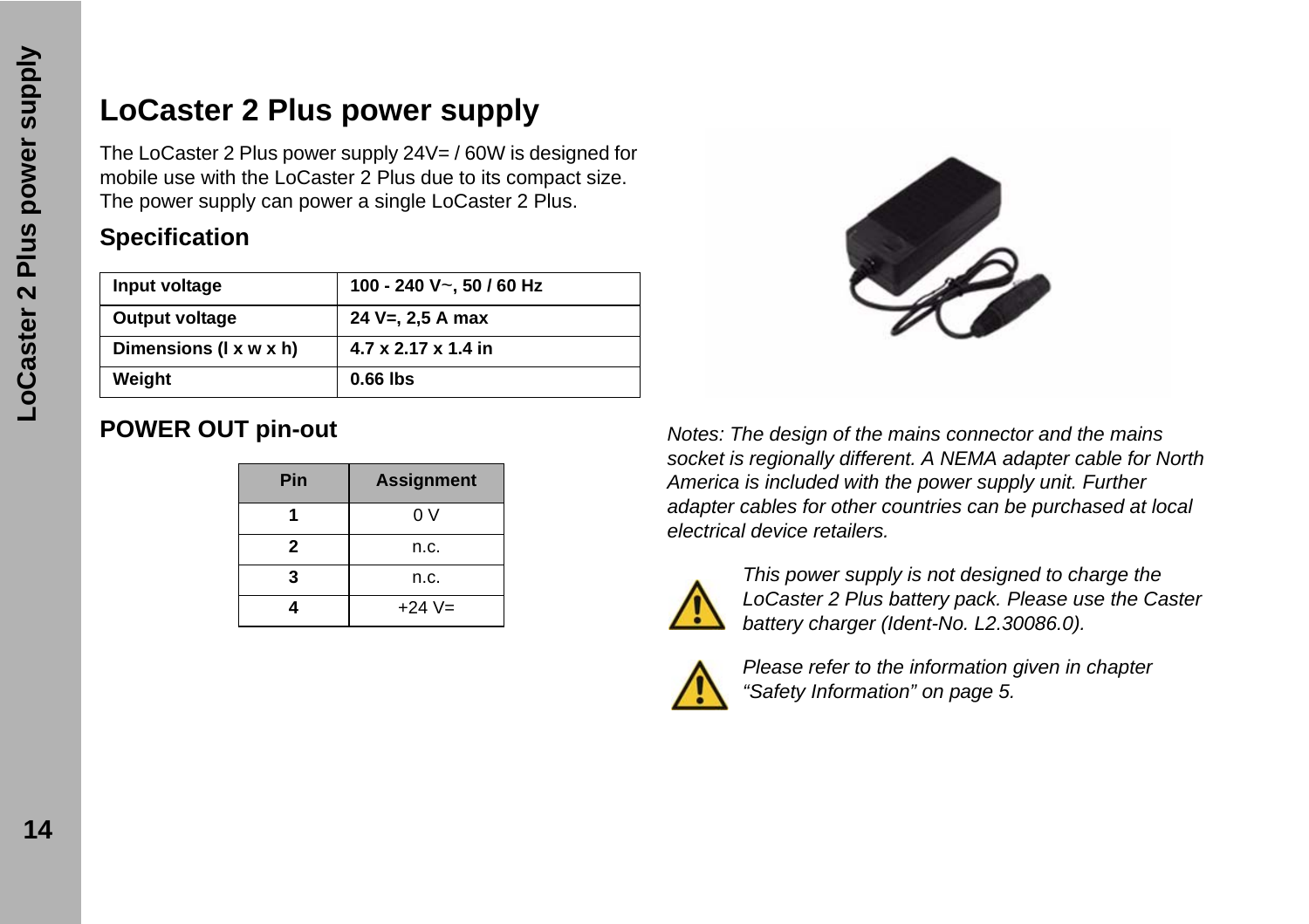## **NiMH battery pack**

The LoCaster 2 Plus battery pack can power a single LED Panel for about two hours independent from mains source.

To check the capacity of the battery pack:

• Push the capacity status check button on the top side of the battery pack to display the remaining capacity with the LED indicators.

#### **Specification**

| Output voltage        | $30 V =$             |
|-----------------------|----------------------|
| Capacity              | 81 Wh                |
| Dimension (I x w x h) | 5.1 x 3.94 x 2.17 in |
| Weight                | 2.65 lbs             |

*Note: ARRI recommends the use of the described battery system. If you use a different 24V battery system, different pin configurations might cause malfunction. In this case please contact your local ARRI Service Center.*



*Please follow the handling and safety instructions of the manufacturer. Always observe the safety information given by the manufacturer.*





*Avoid heating the device by other heat sources or by intense radiation from the sun or other products. Never throw it into fire.*



*Store the battery pack in a cool and dry place. Do not store it at a very hot or very cold place.*



*Never short circuit the battery pack. Do not touch the connector´s pins with conducting items. Do not try to open or modify the product.*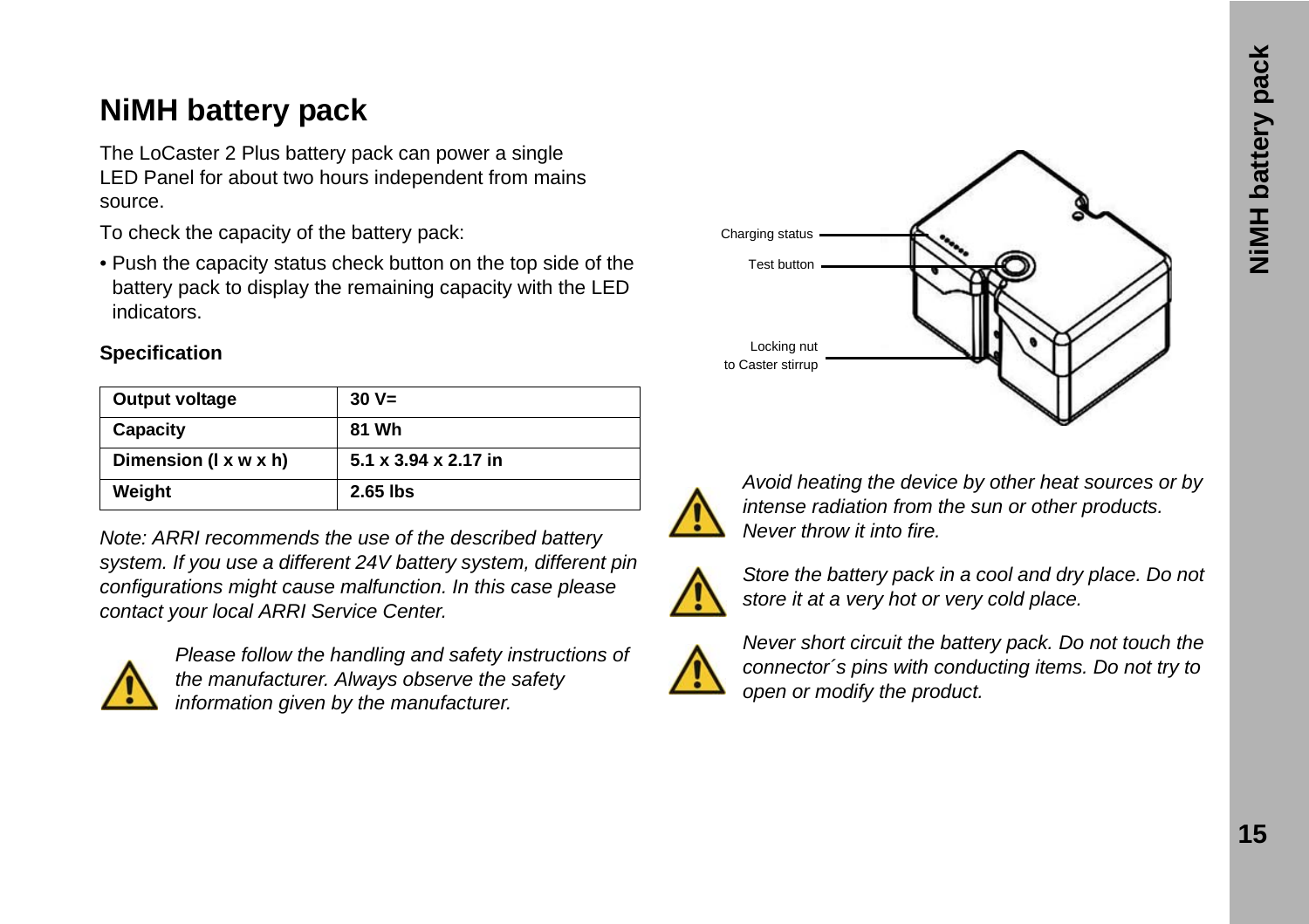### **Battery pack charger**

To charge the Caster battery pack:

- Use the supplied XLR-4 male-to-male adaptor to connect the battery pack with the battery charger.
- Connect the power cable supplied with the battery charger to the battery charger unit.
- Plug the mains connector into a mains socket nearby.

### **Specification**

| Input voltage          | 100 - 240 V~, 50 / 60 Hz       |
|------------------------|--------------------------------|
| Output voltage         | $30 V =$                       |
| Dimensions (I x w x h) | $5.1 \times 3.9 \times 1.6$ in |
| Weight                 | $0.8$ lbs                      |

*Note: The LoCaster 2 Plus battery charger must only be used to charge the LoCaster 2 Plus battery pack.*



*Please also refer to the safety and handling instructions provided by the manufacturer. Always follow the safety instructions of third party manufacturers.*



### **POWER OUT pin-out**

| Pin | <b>Assignment</b> |
|-----|-------------------|
|     | 0 V               |
| 2   | n.c.              |
| 3   | n.c.              |
| 4   | $+24V=$           |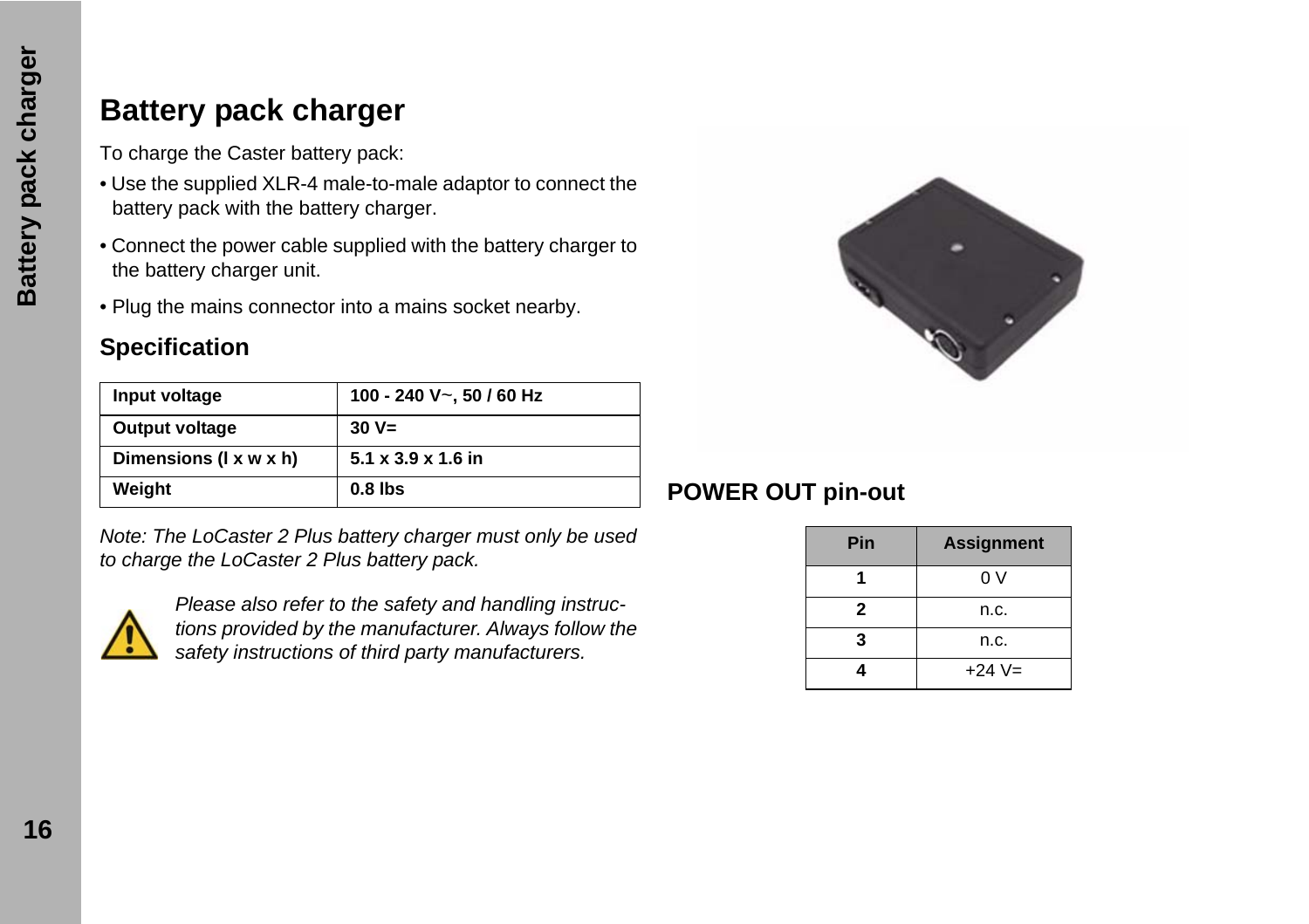## **Optical accessories**

The optical accessories can be used for the LoCaster 2 Plus and the BroadCaster 2 Plus. They are inserted into the flute at the front of the LED panel´s housing. The gel frame can only be used in combination with the 2-leaf barndoor or the intensifier.

*Note: The flute features two slots on each side to lock the attached accessory.*



*Always ensure that the accessory snaps in into its correct position. Otherwise the accessory may loosen or even fall off.*

### **2-leaf barndoor**

The 2-leaf barndoor can be used to limit the light distribution or to minimize stray light.

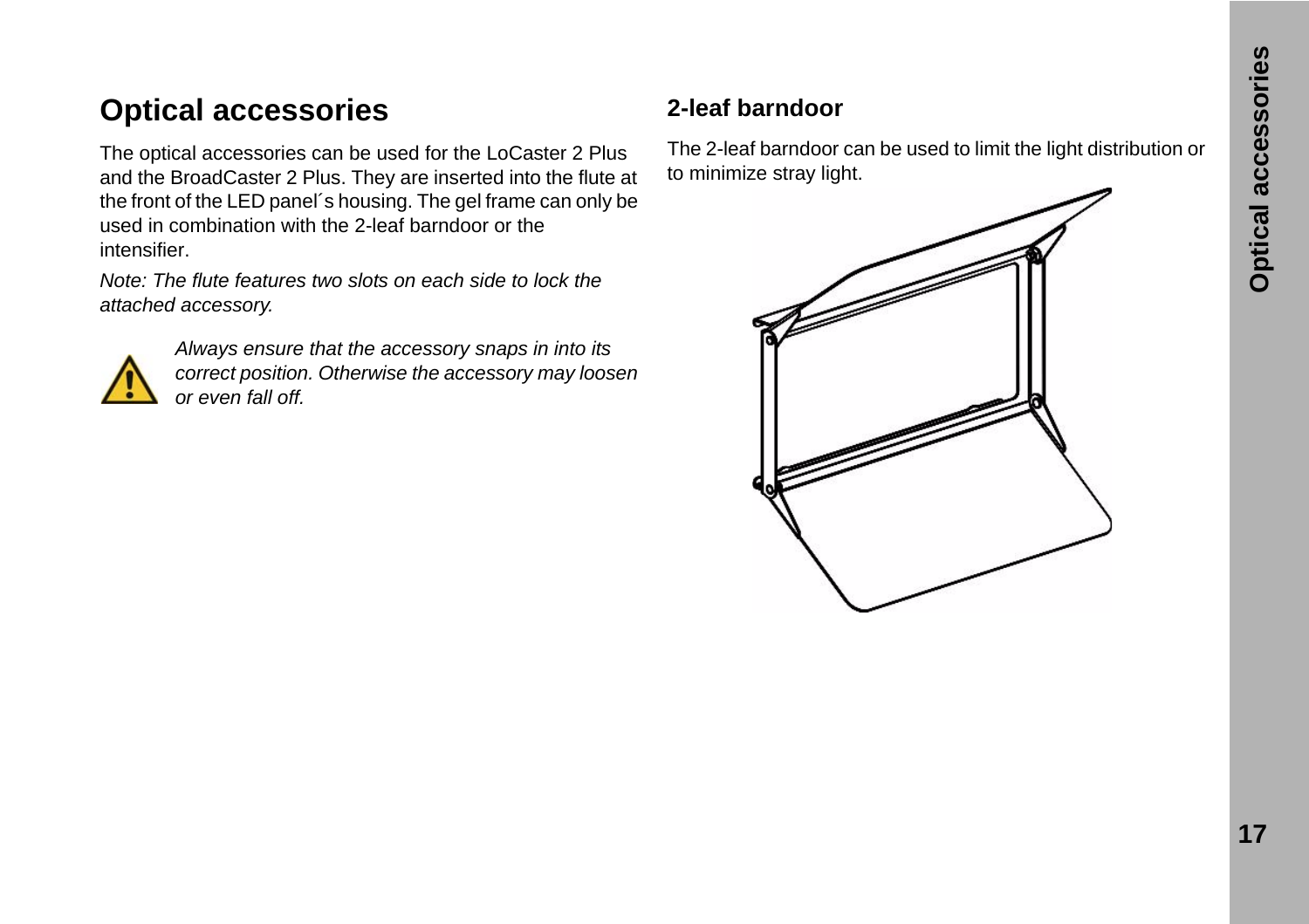### **Intensifier**

The intensifier doubles the luminous intensity of a Caster LED panel.

The intensifier folds flat for easy transport and storage. To restore its shape, simply align and lock the side plates into place.



### **Gel frame**

The gel frame provides the possibility to use the Caster LED panels with gels.

The gel frame is not inserted into the flute at the LED panel´s housing. It can only be used in combination with either the 2-leaf barndoor or the intensifier.

To insert the gel frame, please do the following:

- Insert either the intensifier or the 2-leaf barndoor into the flute on the LED panel´s housing.
- Make sure the accessory snaps in place.
- Insert the gel frame into the gap between LED panel and accessory.

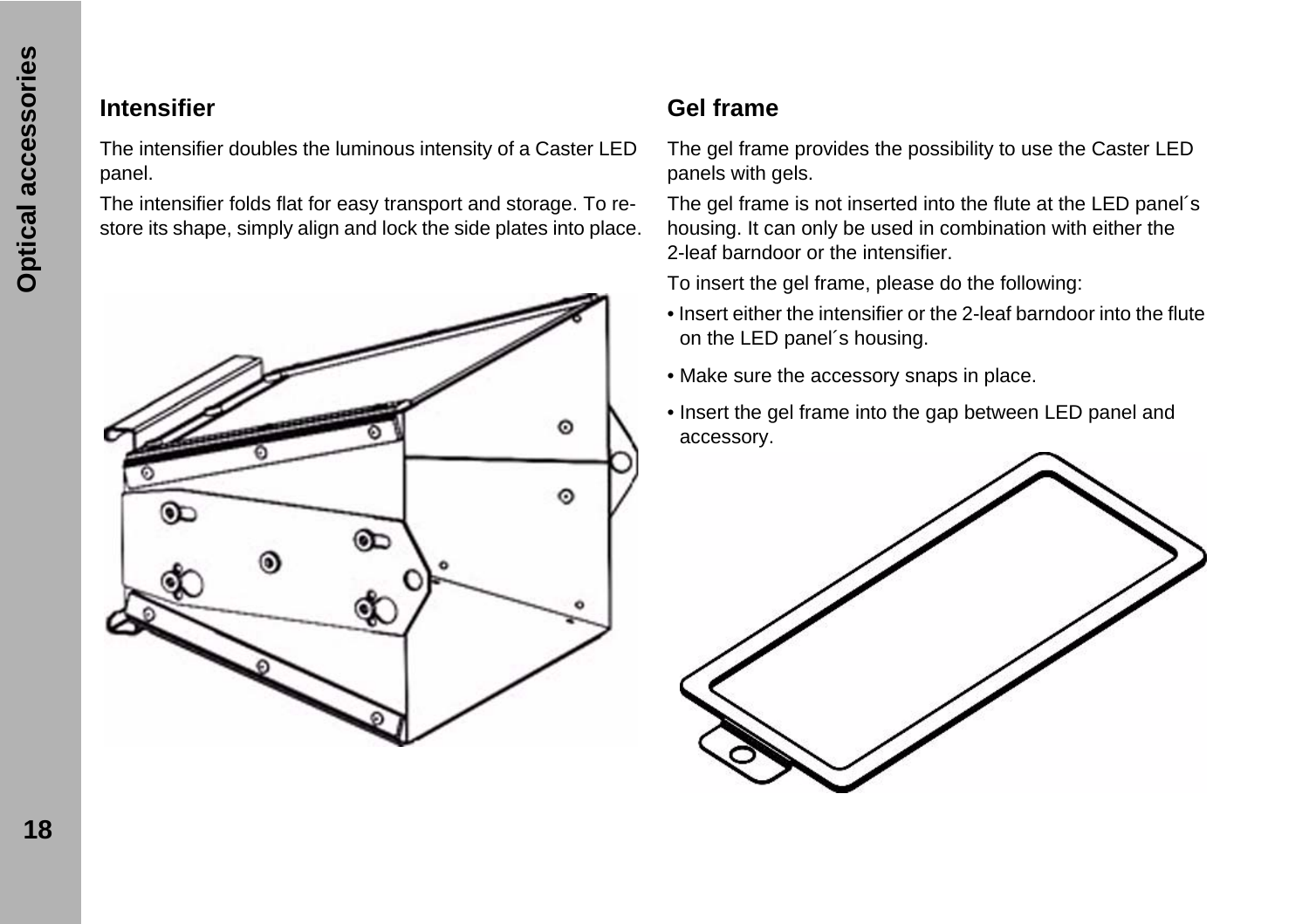### <span id="page-18-0"></span>**Grip accessories**

The grip accessories can be used for the LoCaster 2 Plus and the BroadCaster 2 Plus.

They attach to the LED panel via the 3/8" thread.



*Always tighten the clamp locks. Always seize the screw threads.*

### **Caster stirrup**

The Caster stirrup can be used to mount a Caster LED panel on 16 mm accessories. It can also carry the battery pack.

• To attach the stirrup to the LED Panel, screw the knurled head screw into the 3/8" thread of the product. The stirrup can be attached to the LED Panel in both horizontal and vertical orientation.

#### **Additional grip accessories**

In addition to the Caster stirrup the following grip accessories are available:

| Ident-No.               | <b>Description</b>                                                           |
|-------------------------|------------------------------------------------------------------------------|
| L <sub>2</sub> .30992.0 | ARRI swiveling / Noga arm                                                    |
| L2.30991.0              | Hot shoe 3/8" adaptor                                                        |
| L2.88681.0              | Adaptor 1/4" bolt and 3/8" thread                                            |
| L2.88639.0              | Adaptor, 16 mm thread with 3/8" bolt                                         |
| L2.30088.0              | Stud 16 mm, length 120 mm, for GoboHead                                      |
| L2.76100.0              | Super clamp with ballast / power supply attachment plate<br>for L2.30084.0/A |

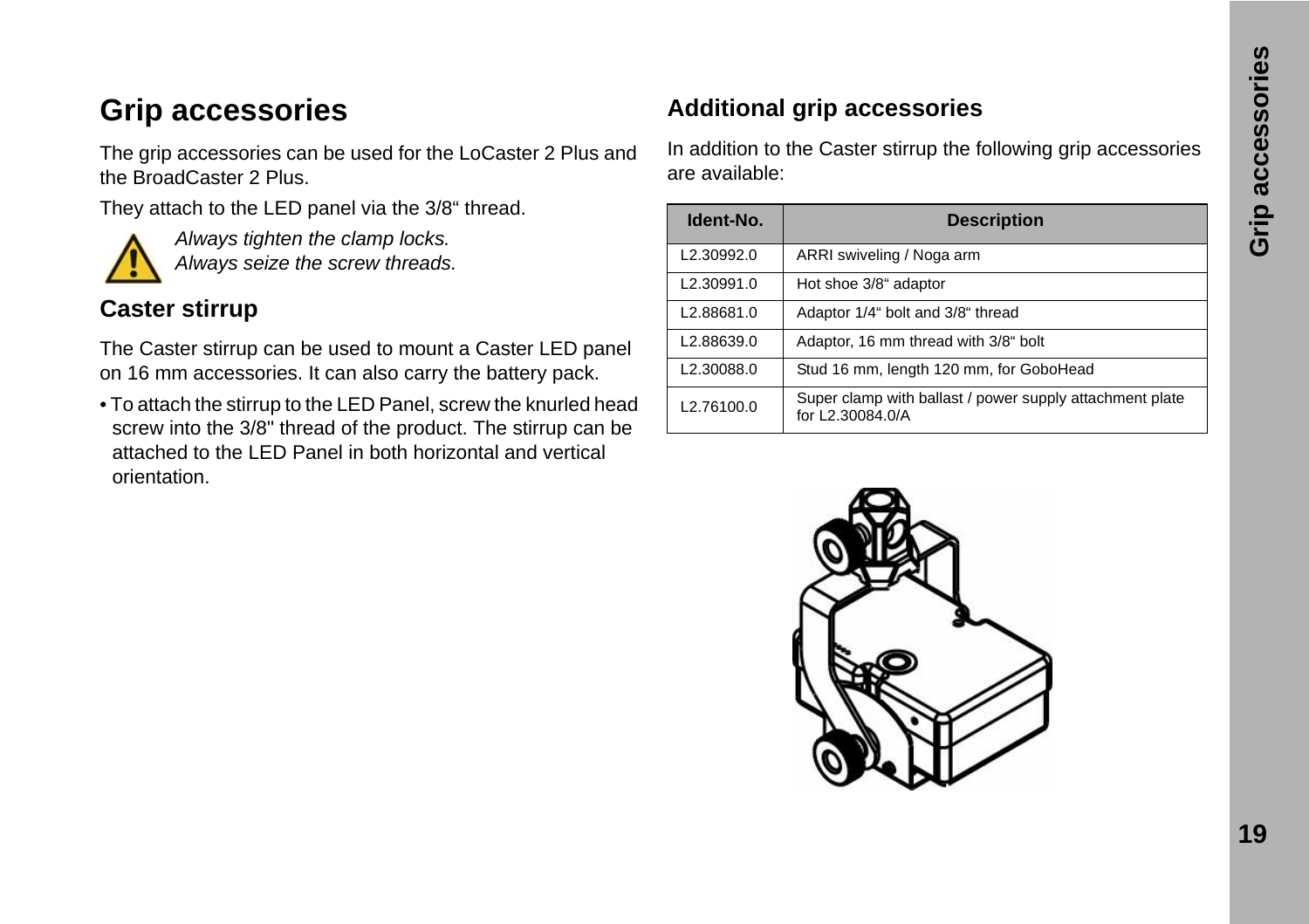### **To secure suspended loads**

When the LED panel or any other component is suspended or mounted in a hanging position, it must be secured with a safety cable and a coupling device rated at a minimum of 10 times the weight of the products including accessories.

The safety cable must be as short as possible.

*Note: When using the LED panels in a hanging position above people´s heads, ARRI advises using the Caster stirrup. Utilize the stirrup as a location in which to attach a safety cable.*



*The safety cable (or similar system) and all of its coupling links must be able to carry at least 10 times the weight of the products, including accessories. Always follow further regional regulations.*

# **To power the LoCaster**

### **To use a battery pack**

To use the LoCaster with the battery pack, please do the following:

- Make sure the battery pack is fully charged.
- Plug the XLR-4 connector of the battery pack into the POWER IN connector of the LoCaster LED panel.

*Note: For battery operation of the LoCaster with a battery pack other than the LoCaster battery pack, please use the battery cable L2.30105.0.*



*Always discharge the battery pack complete before recharging. This way the lifetime of the battery pack is extended.*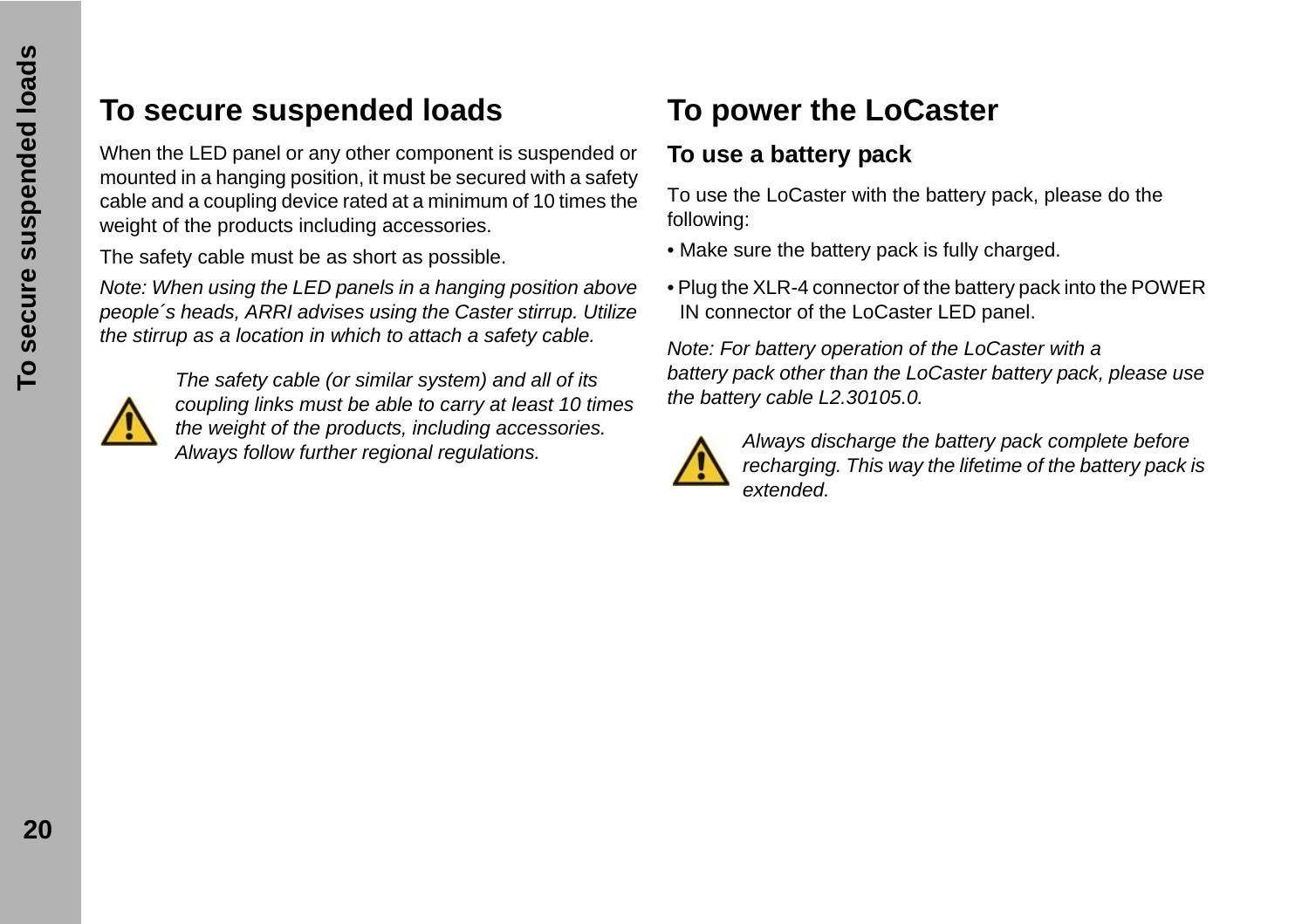### **Battery Pack on Caster Stirrup**

The battery pack can be directly attached to the stirrup:

- The battery pack is attached to the stirrup by pushing it into the stirrup vertically. Make sure the pins on both sides of the battery pack snap into the slots in the T-shaped components of the stirrup.
- To remove the battery pack, simply pull the knob on top of the battery pack.



# **To use a power supply**

To use the LoCaster with power supply, please do the following:

- Connect the POWER IN plug of the LoCaster with the XLR-4 connector of the power supply 24  $V = / 60$  W using a XLR-4 cable.
- Connect the correct power cable to the power supply unit.
- Plug the mains connector into a mains socket nearby.

*Note: You can also use the power supply 24V= / 300 W to power the LoCaster. Obey all information regarding the power supply given on [page 12](#page-11-0). In this case the DMX functionality of the BroadCaster power supply is not used.*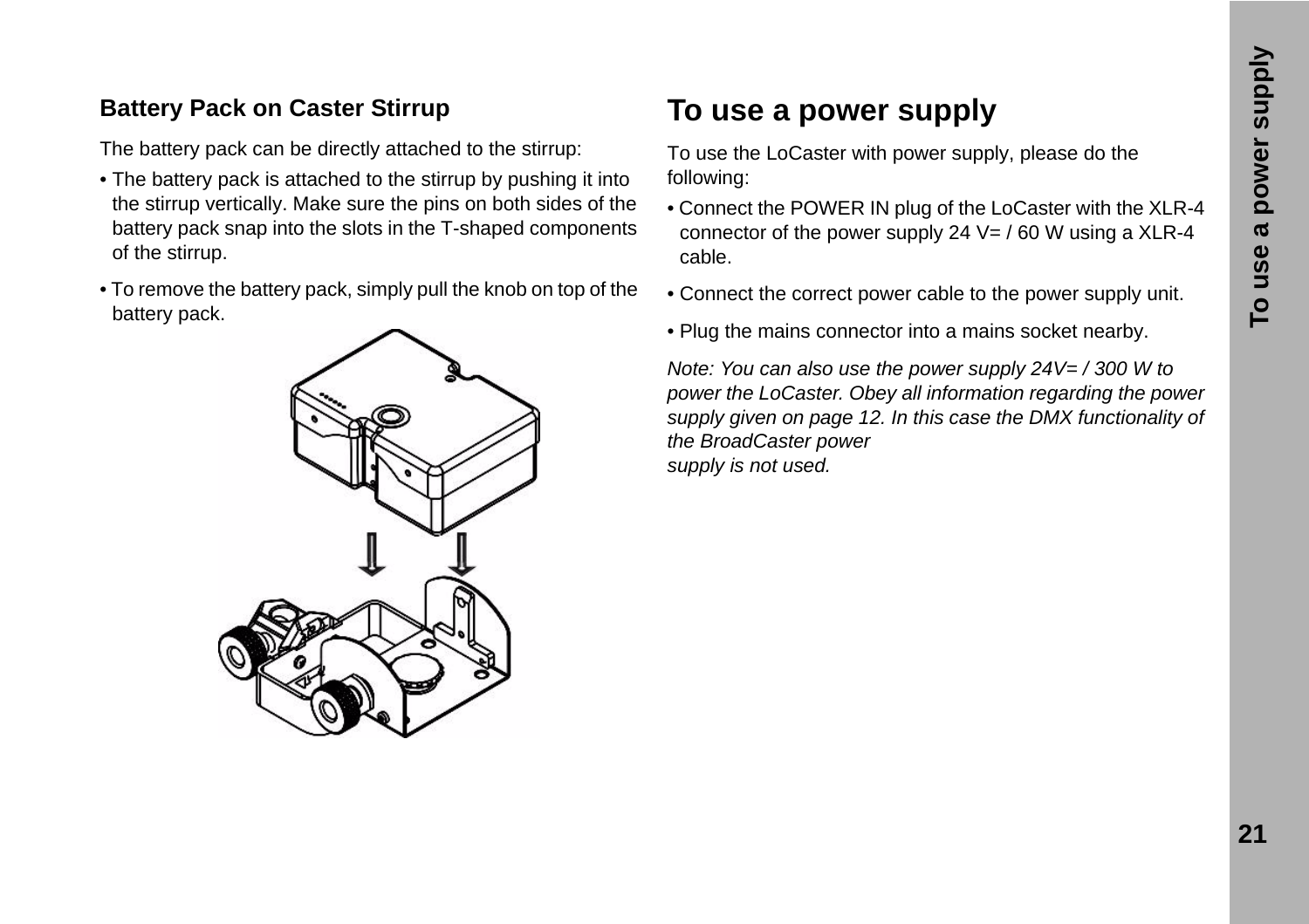### **To use a car power adaptor**

- The product can also be powered by a car using the 12V car battery.
- Use the car power adapter (L2.72937.0) in place of the power supply.

*Note: With the car power adapter only one LED panel can be powered at a time.*



*Do not try to charge the battery pack with the car power adapter.*

# **To power the BroadCaster**

### <span id="page-21-0"></span>**To attach the suppressor elements**

The suppressor elements have to be attached to the power supply output cable between the power supply and the Broad-Caster 2 Plus. Attach the elements as near as possible to the power DMX input of the luminaire. Do not attach the suppressor elements when the luminaire is powered by a battery.

#### *To attach and de-attach the suppressor elements*

• Unfold the suppressor element and put it around the cable.

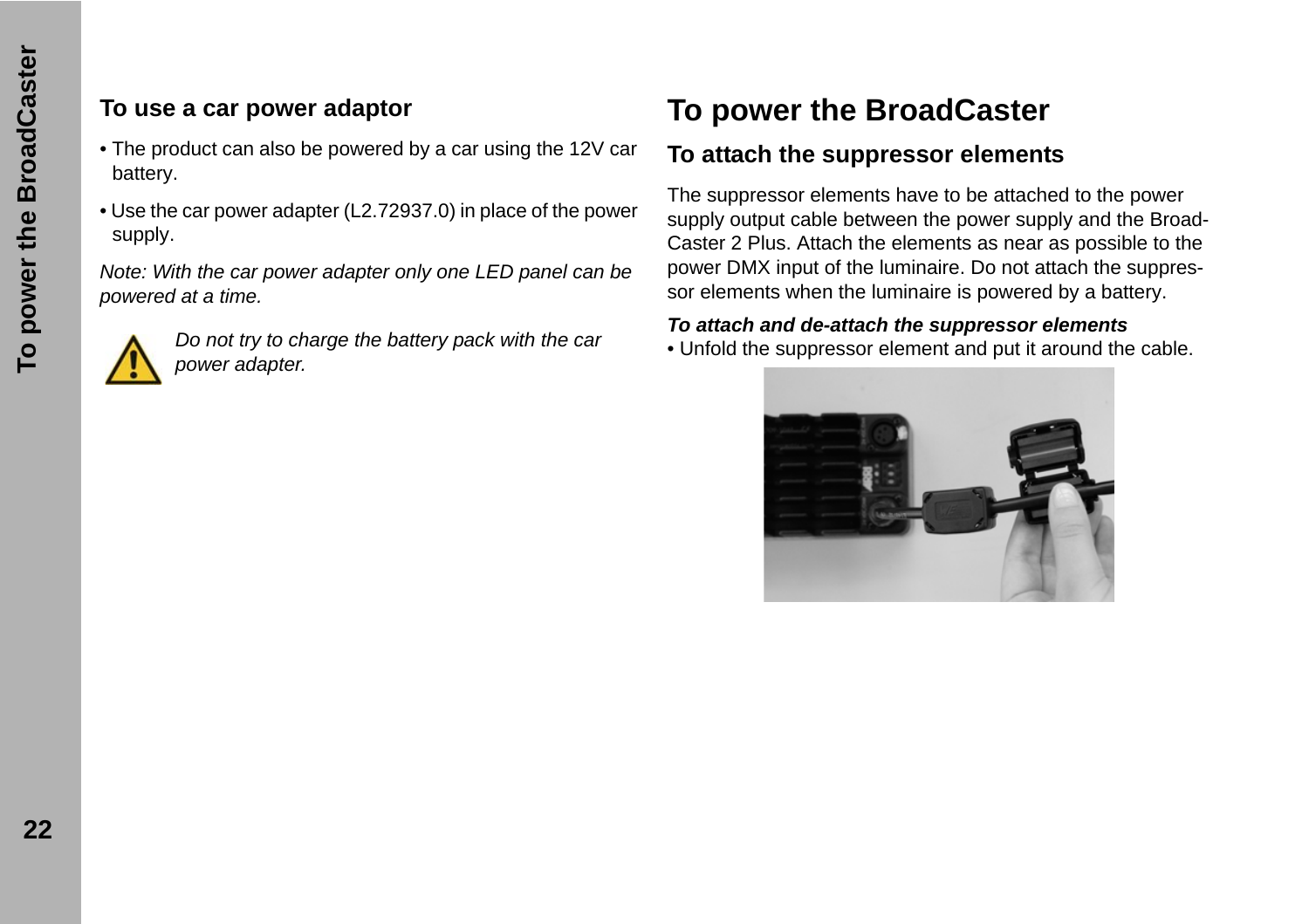• Gently press both sides together to close the suppressor element.



• To open push the key in the two holes in the suppressor element until the element opens.



#### **To use the power supply**

*When powering the BroadCaster, make sure the product receives a valid DMX512 signal in addition to a correct input voltage (PowerDMX). Therefore using the DMX512 capable power supply unit 24V= / 300 W is recommended.*

- Connect a DMX512-capable control device via a XLR-5 cable to the DMX IN of the power supply.
- Connect the BroadCaster via XLR-4 cables to the PowerDMX outputs of the power supply. Obey all information regarding the power supply given on [page 12](#page-11-0).
- To connect more than one BroadCaster unit to one PowerDMX output, use the PowerDMX OUT on the BroadCaster to daisy-chain the signal to another BroadCaster via a XLR-4 cable.
- Connect the correct power cable to the power supply unit.
- Plug the mains connector into a mains socket nearby.
- Switch on the power supply unit. The ON/OFF switch is illuminated when the unit is powered.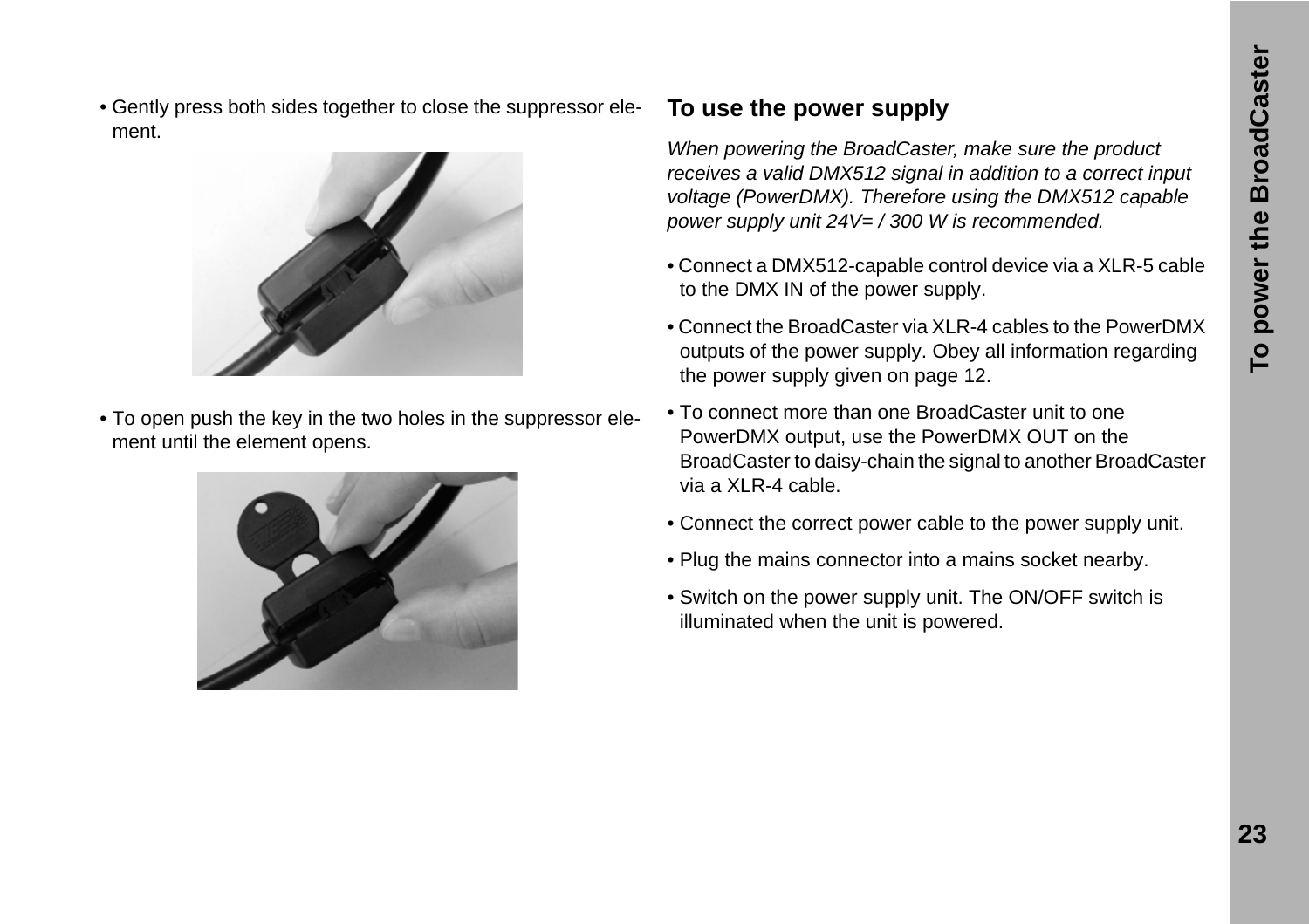*Notes: Do not overload the outputs of the power supply.*

*To loop through the incoming DMX signal to other devices (e.g. to other power supplies), please use the DMX output on the backside of the power supply unit.*



*Make sure the ventilation openings in the housing are never covered while using the product.*



*Disconnect the unit from mains before connecting the products.*



*Always make sure the XLR connectors snap in with a clearly audible click sound. Otherwise the connections may loosen while using the system.*

You can use the BroadCaster with the power supply unit 24 V= / 60 W. However there will be no DMX functionality available. Only the backup modes of the BroadCaster will be available.



*Make sure to only connect a single LED panel when using the power supply unit 24 V= / 60 W. To daisy chain the input voltage to another device is not permitted.*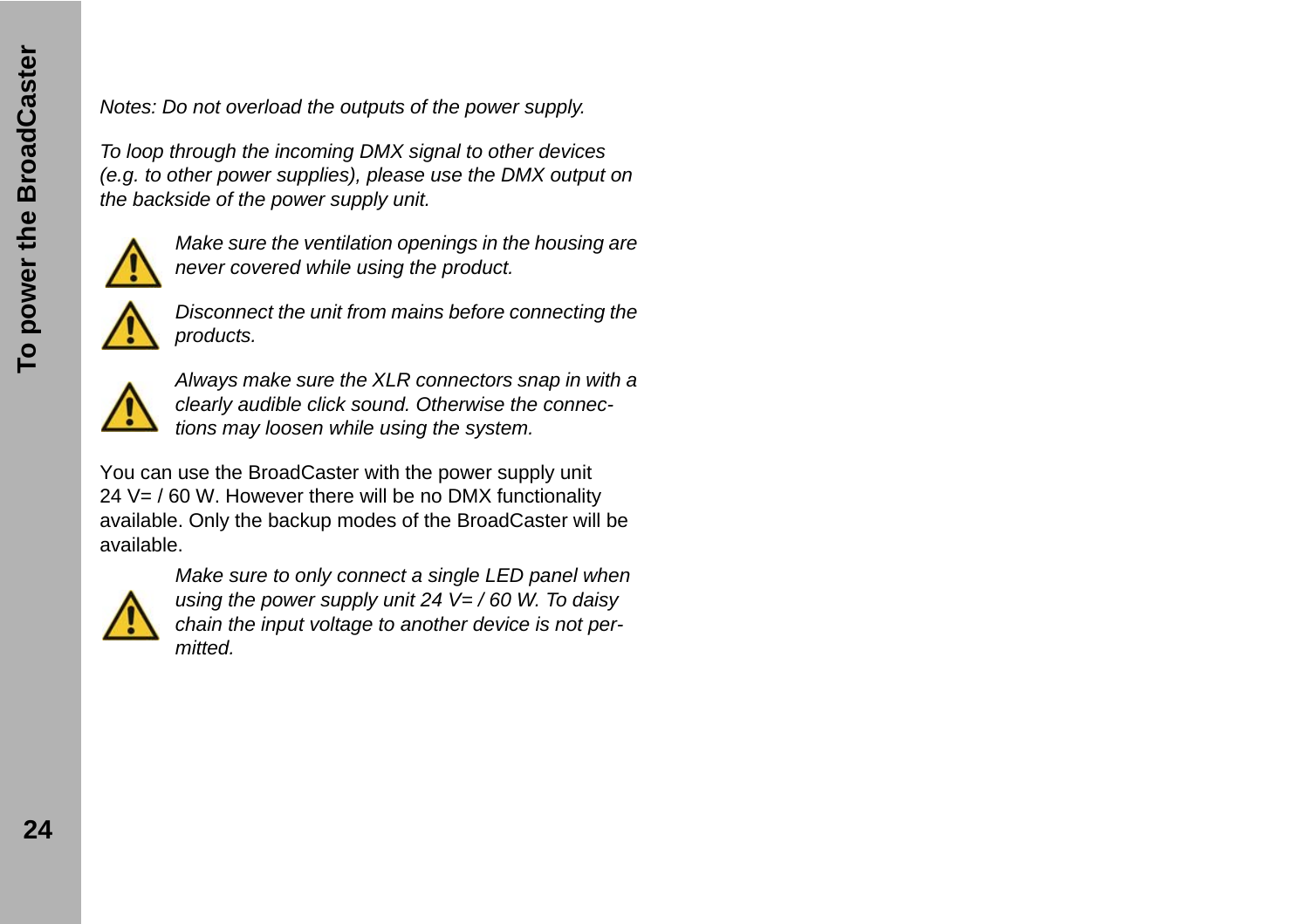### **To operate the LoCaster 2 Plus**

To operate the LoCaster 2 Plus:

- Power the system with one of the sources described. The green status LED indicates a correct input voltage.
- Switch on the LoCaster 2 Plus using the ON/OFF switch. The product immediately outputs light at the selected color temperature and intensity.
- Turn the DIM knob to continuously adjust the intensity within a range of 10% to 100%.
- Turn the CT knob to tune to the desired color temperature between 2800K and 6500K stepless.
- If required, it is possible to adapt the light of the product to a possible green or magenta tint of the main light source in the scene. Simply turn the +/- green tint correction knob to stepless adjust.

*Note: The color does not shift when dimming, not even at very low intensities.*

*The intensity does not change when selecting a different color temperature preset.*

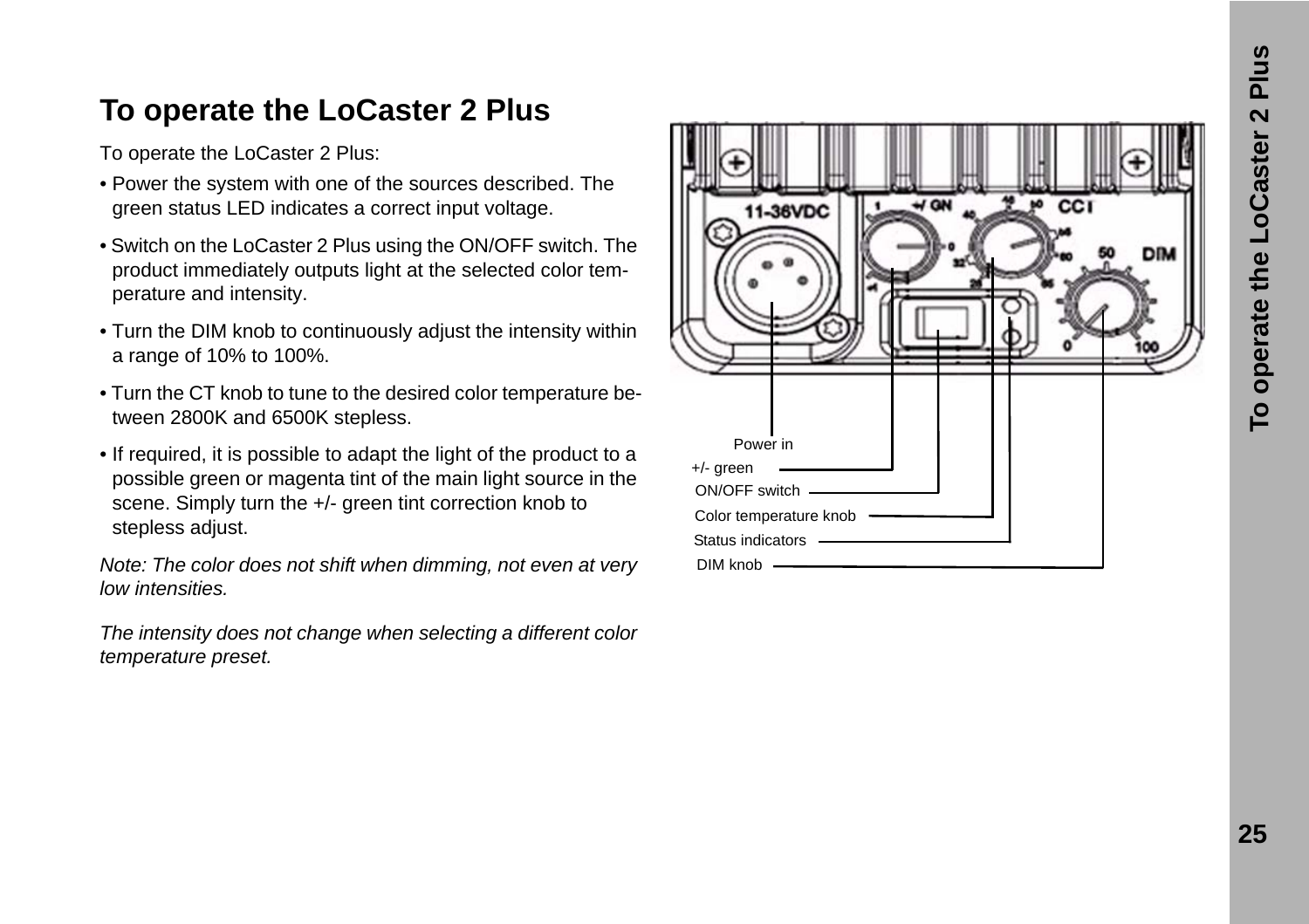### **To operate the BroadCaster 2 Plus**

To set up the BroadCaster 2 Plus for DMX control:

- Power the BroadCaster 2 Plus unit with a valid PowerDMX signal.
- Use the BCD selector to choose the desired DMX start address.

The BroadCaster uses the following DMX protocol:

| <b>DMX</b> address | function                 | description         |
|--------------------|--------------------------|---------------------|
| <b>DMX</b> address | <b>Intensity</b>         | $0-100\%$ (log)     |
| DMX address + 1    | <b>Color temperature</b> | $2.800 K - 6.500 K$ |
| DMX address $+2$   | +/- Green                | +/- Green           |
| DMX address $+3$   | no function              |                     |

*Notes: Both the green and the blue status indicators need to be illuminated in order to guarantee a correct input voltage and a valid DMX signal.*

*The BroadCaster requires four consecutive DMX channels. The fourth channel is reserved for future use.*

*Six color temperature presets are programmed from BCD selector DMX start address no. 900 through 905 for backup and testing reasons. The color temperatures are 2.800K, 3.200K, 4.000K, 4.800K, 5.600K and 6.500K.*



#### **PowerDMX output**

You can connect additional LED panels to the PowerDMX output of the BroadCaster unit:

- Connect another BroadCaster unit to the first one using a XLR-4 cable.
- Use the BCD selector to choose the desired DMX start address.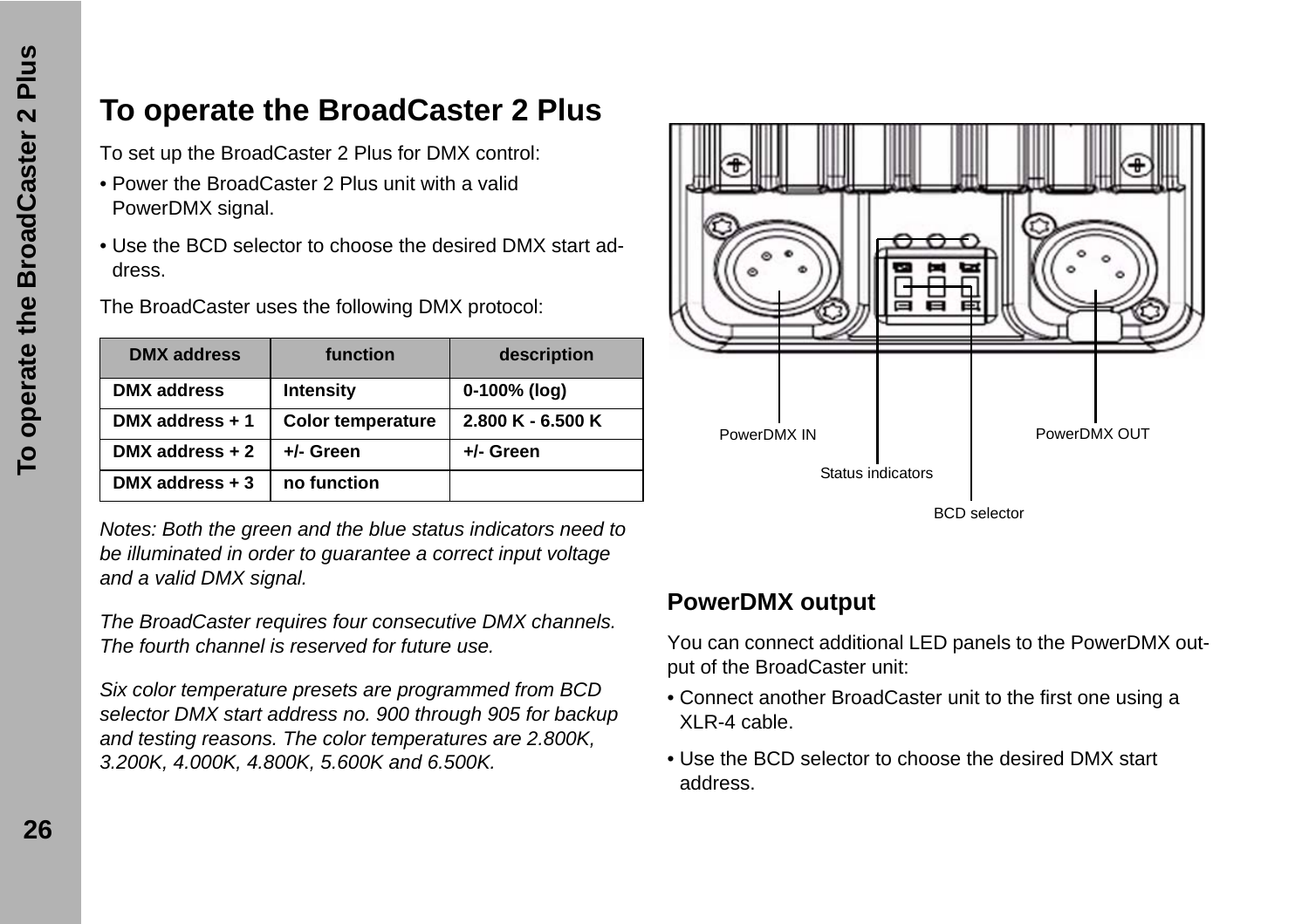### **Notes on convection cooling**







- LEDs can become very hot at high intensities.
- Sufficient cooling via the aluminium heat sink on the back side of the LED panel must be provided at all times.
- Make sure the convective low of heat is never constrained.



*Intensive usage can cause the heat sink to become very hot. Surface temperatures up to 80°C / 176° F can be reached. Please use gloves if you touch the LED panel at the heat sink.*



*Danger of over-temperature: Do not place the product on a table or other solid surface with the heat sink pointing towards the surface.*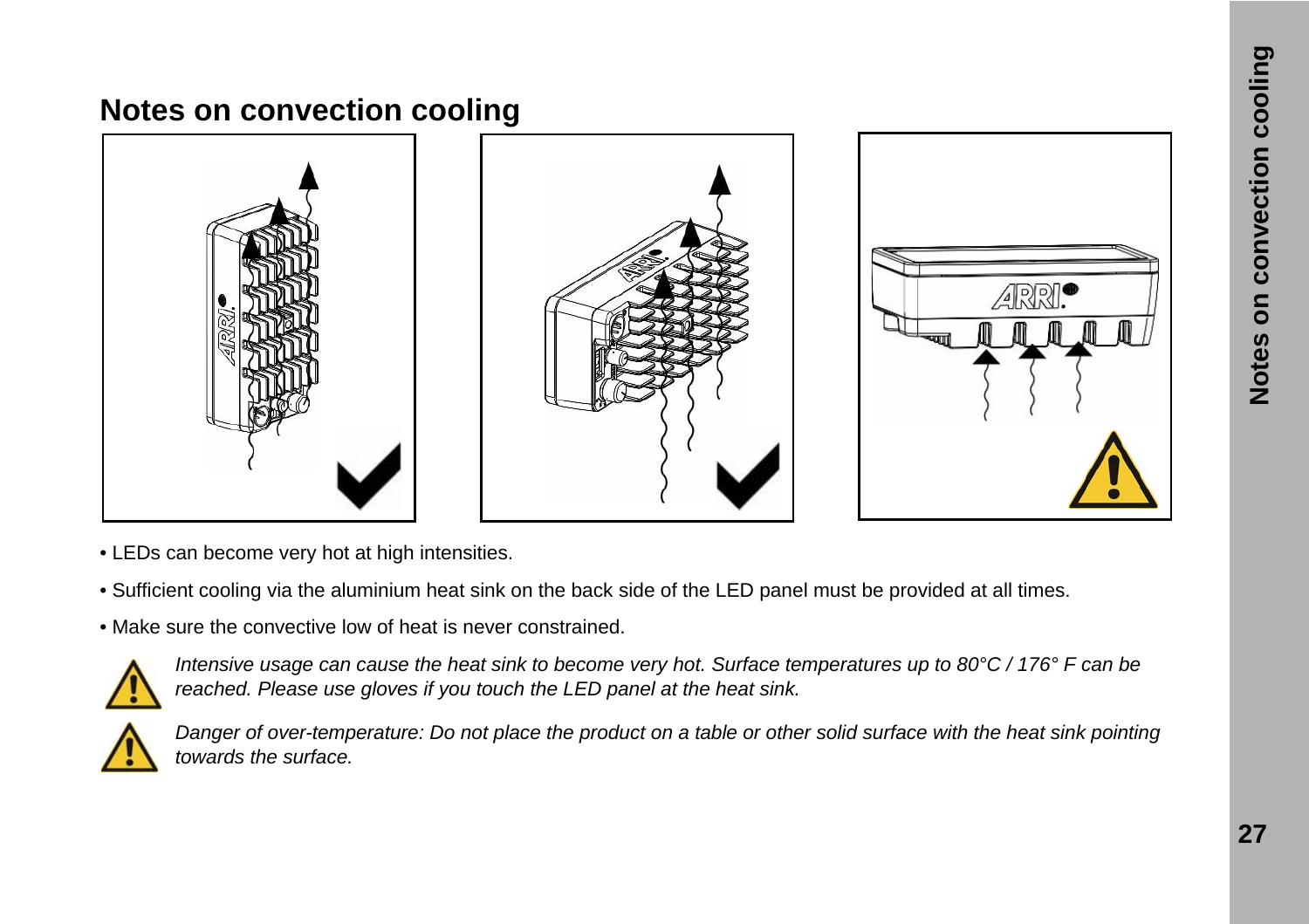### **FCC declaration**

#### **FCC**

This equipment has been tested and found to comply with the limits for a Class A digital device pursuant to Part 15 of FCC Rules. These limits are designed to provide reasonable protection against harmful interference when this equipment is operated in a commercial environment. This equipment generates, uses, and can radiate radio frequency energy and, if not installed and used in accordance with the instruction manual, may cause harmful interference to radio communications. Operation of this equipment in a residential area is likely to cause harmful interference, in which case the user will be required to correct the interference at his/her own expense.

Complies with the Canadian ICES-003 Class A specifications. Cet appareil numèrique de la classe A est conforme a la norme NMB-003 du Canada.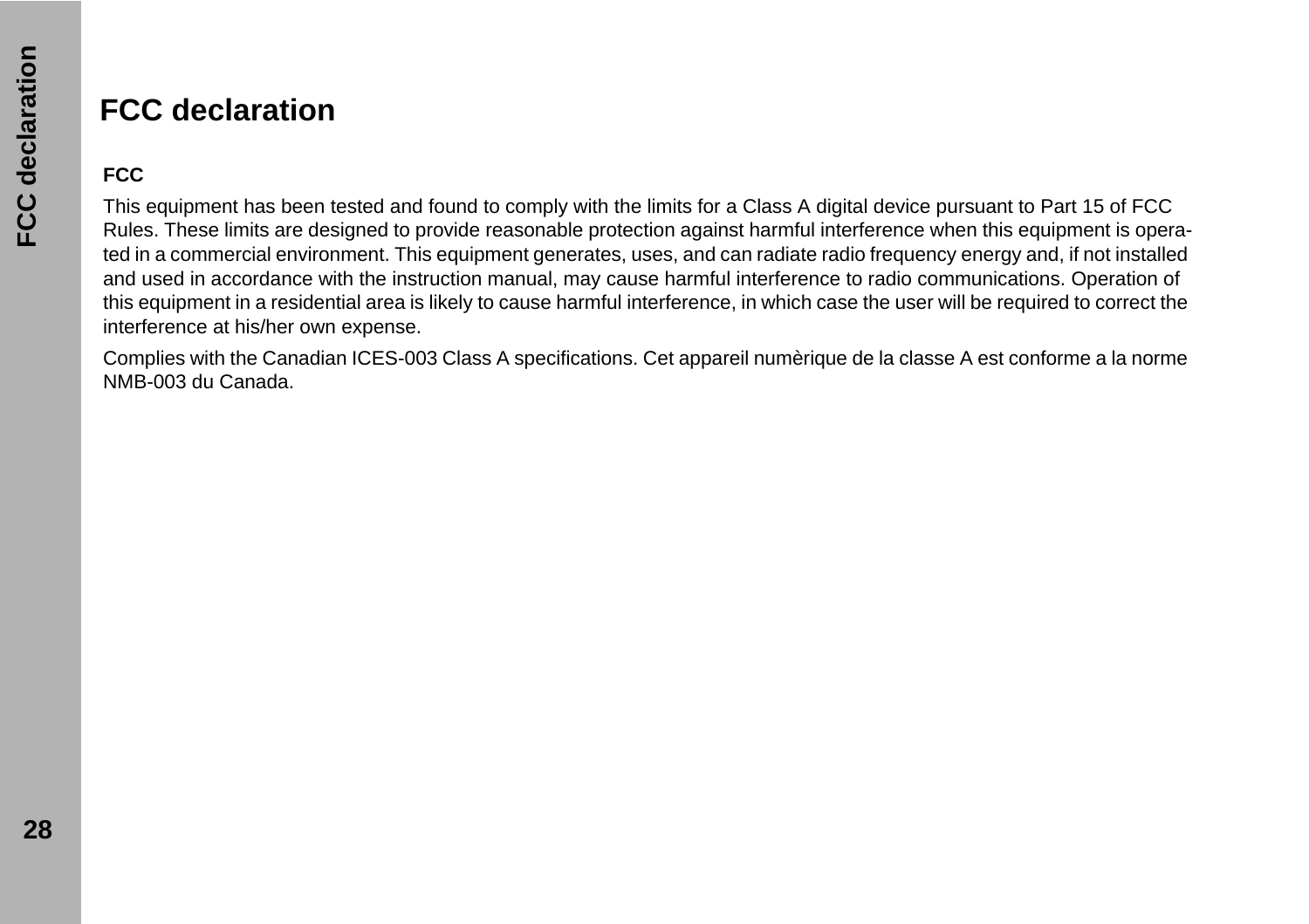Design and specifications are subject to change without notice!

For any additional technical information or questions please visit the ARRI website or contact the ARRI service centers.

#### **www.arri.com**

Arnold & Richter Cine Technik GmbH & Co. Betriebs KG Pulvermuehle 83071 Stephanskirchen Germany